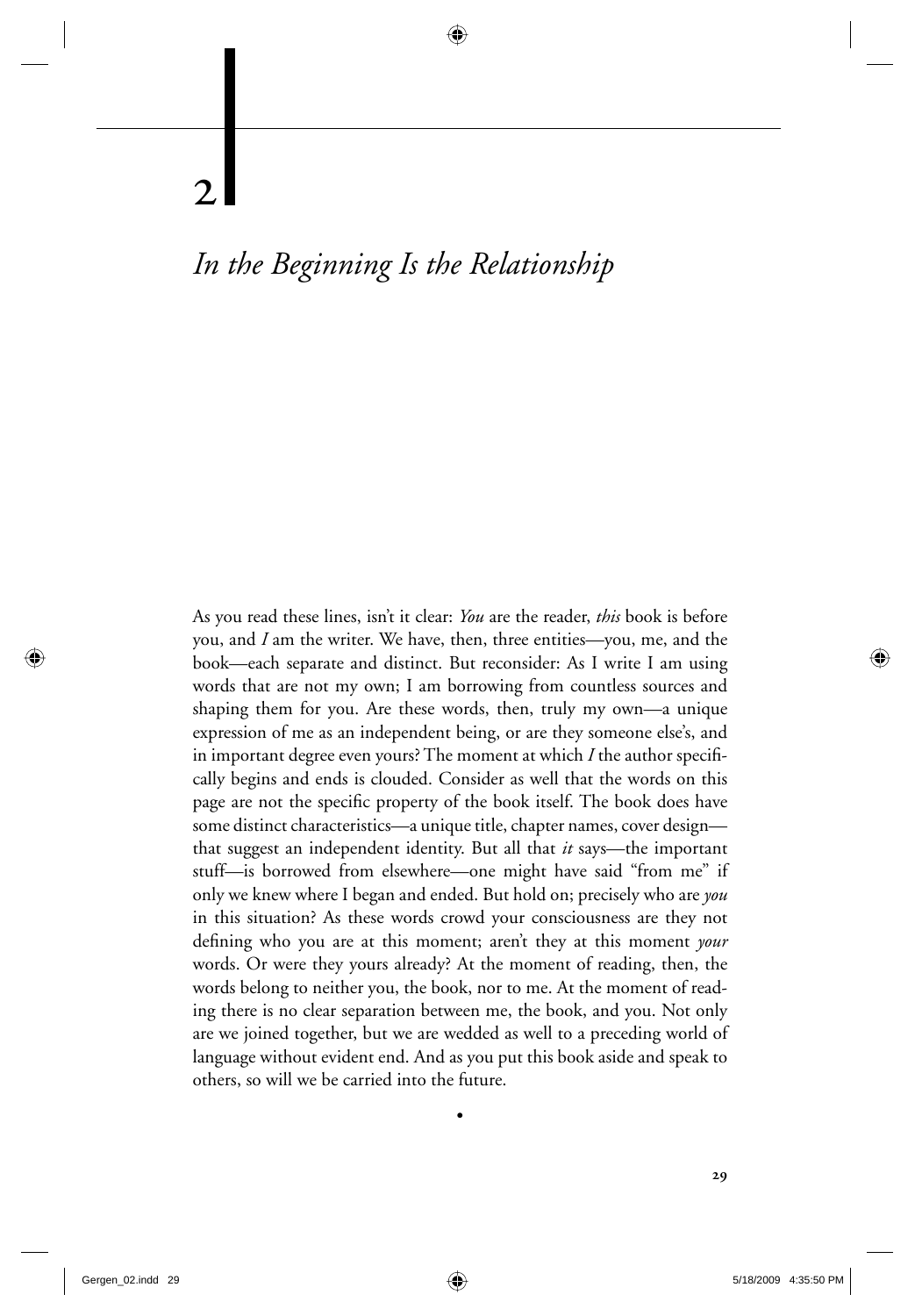My fifth grade geography teacher asked me to write an essay on Mesopotamia. I knew nothing about Mesopotamia, but dutifully began a library search. Ah, the encyclopedia was so full of wonderful information, orderly, coherent, and perfectly spelled. There were also colorful photos and a map. I took pencil in hand and slowly began to ponder. Everything I might wish to know or say about Mesopotamia was there before me. But I was supposed to write an essay in *my own words*. Virtually everything I could write would be taken from this book before me. How could my writing be *my own*? And when I converted these orderly perfections into my limited vocabulary, simplified grammar, and inventive spelling, would I not be disfiguring them? Soon my teacher would give me a grade for my degrading.

⊕

Consider the way we teach children about the world. One points to oneself and says "Mama," and to another and says, "Dada." Later we might take the finger of the child and point, "There is a cat," and "See the dog." Each pointing is to what we consider a *thing*, a separate and bounded entity. And from this process we emerge with a world of things—secured for us by a world of nouns. This *book*, that *reader*, the *author* over there. Are we not enchanted by a world of nouns to believe in a world of separation?<sup>1</sup>

•

•

What if there were no nouns? Would our world remain composed of distinct and separate things? What if our only language for describing the world were dance? The movements of the body are continuous, and it is difficult to separate the flow of action into discrete, noun-like entities; like waves of the ocean it is not clear where one movement ends and another begins. If we used dance to teach our children about the world, the world might not appear to us as separated entities. The child might discover a world of endless movement, not discrete "forms" but continuous "forming." The child might never ask if it were possible to separate the dancers from the dance.

If there were no pronouns, would *you* and *I* cease to exist as independent beings? Would there be an *I* if there were no means of designating a separate being? To employ the words *you* and *I* is to create a world of separations.

•

↔

<sup>1</sup> Also see Gregory Bateson's argument for "stamping out nouns," in his *Steps toward an ecology of mind*. New York: Ballantine Books, 1972.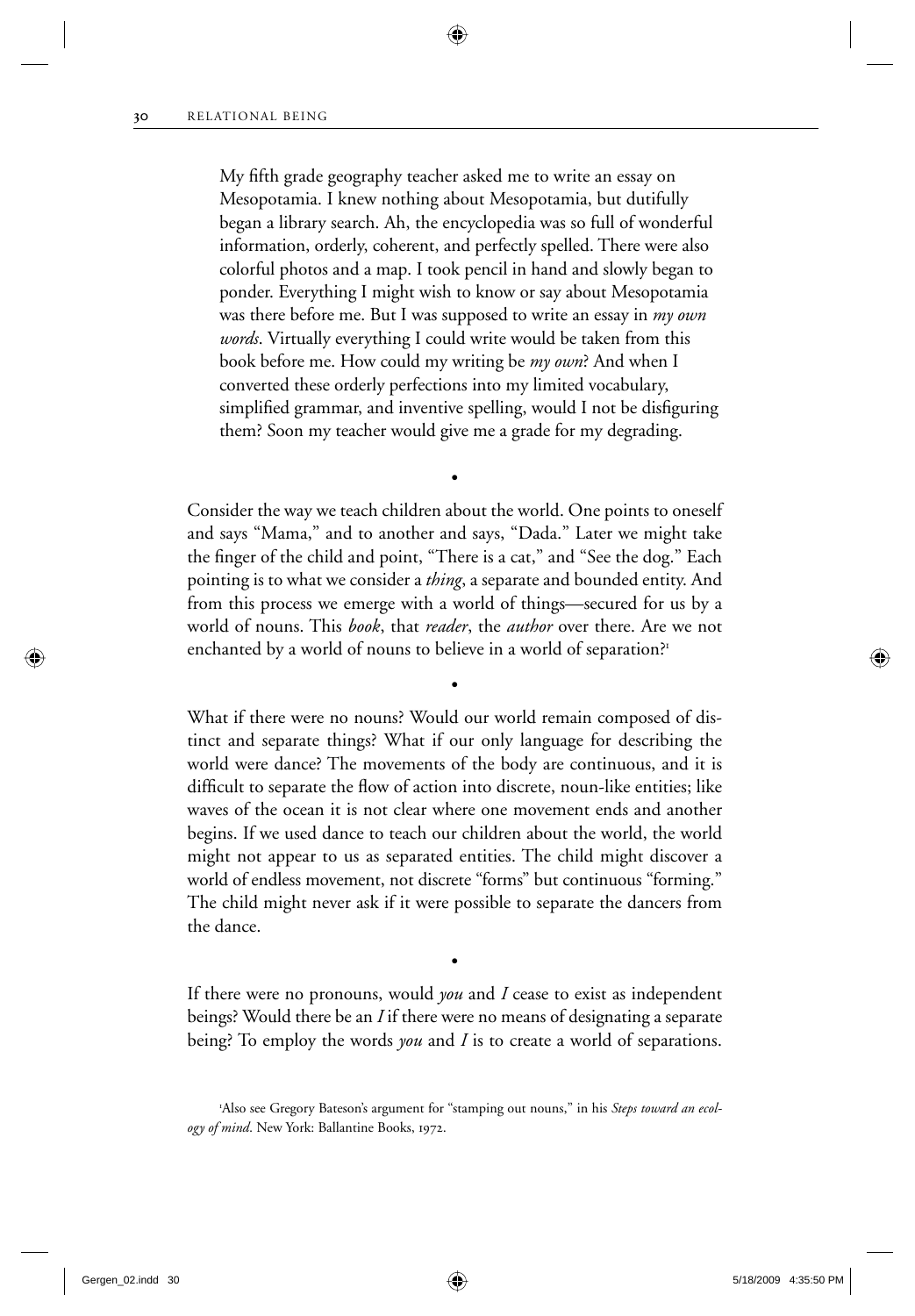And so it is with proper names. Would we have a unique identity in a culture that assigned no proper names?<sup>2</sup> When armies are bent on destruction of their foe—the villages, cities, and entire peoples—they do not make a roll call of proper names. *You* and *I* become individual selves only when it is socially useful. Utility precedes essence.

↔

•

•

In important respects "the individual self" is not a state of nature but of language.

In these few remarks I have attempted to blur the commonly accepted boundaries between self and other, and to underscore the constructed character of bounded being. This is to prepare the way for an exploration of an alternative to this longstanding tradition. We begin in the present chapter by exploring a vision of insoluble connectivity. Thrust into presence is a process of relationship from which the very conception of separated entities emerges. After introducing this focal process of co-action, I explore its constraints and its potentials. This will lead to a concluding section in which we find reason to suspend the traditional assumption of cause and effect in explaining human relations. Here we consider human action within a relational confluence.

# *Co-Action and Creation*

A simple but substantial question: Have you truly "helped someone in need" if the recipient detests your action? Can you "help" another without his or her affirming that it is help and not hindrance? Within this question lies an invitation to new adventure. In accepting the invitation, we shift our gaze from singular entities to conjunctions. We move metaphorically from the movements of individual dancers to the dance, from individual brush strokes to the emerging painting, from individual athletes to playing the game. More specifically, let us explore the potentials of a co-active process, in which "help" is located within a conjunction of actions. As I shall propose, all that is meaningful to us as human beings derives from this process. All that we take to be real, true, valuable, or good finds its origin in coordinated action.

2 See also, Mulhauser, P., and Harré, R. (1990). *Pronouns and people: The linguistic construction of social and personal identity*. Oxford: Blackwell.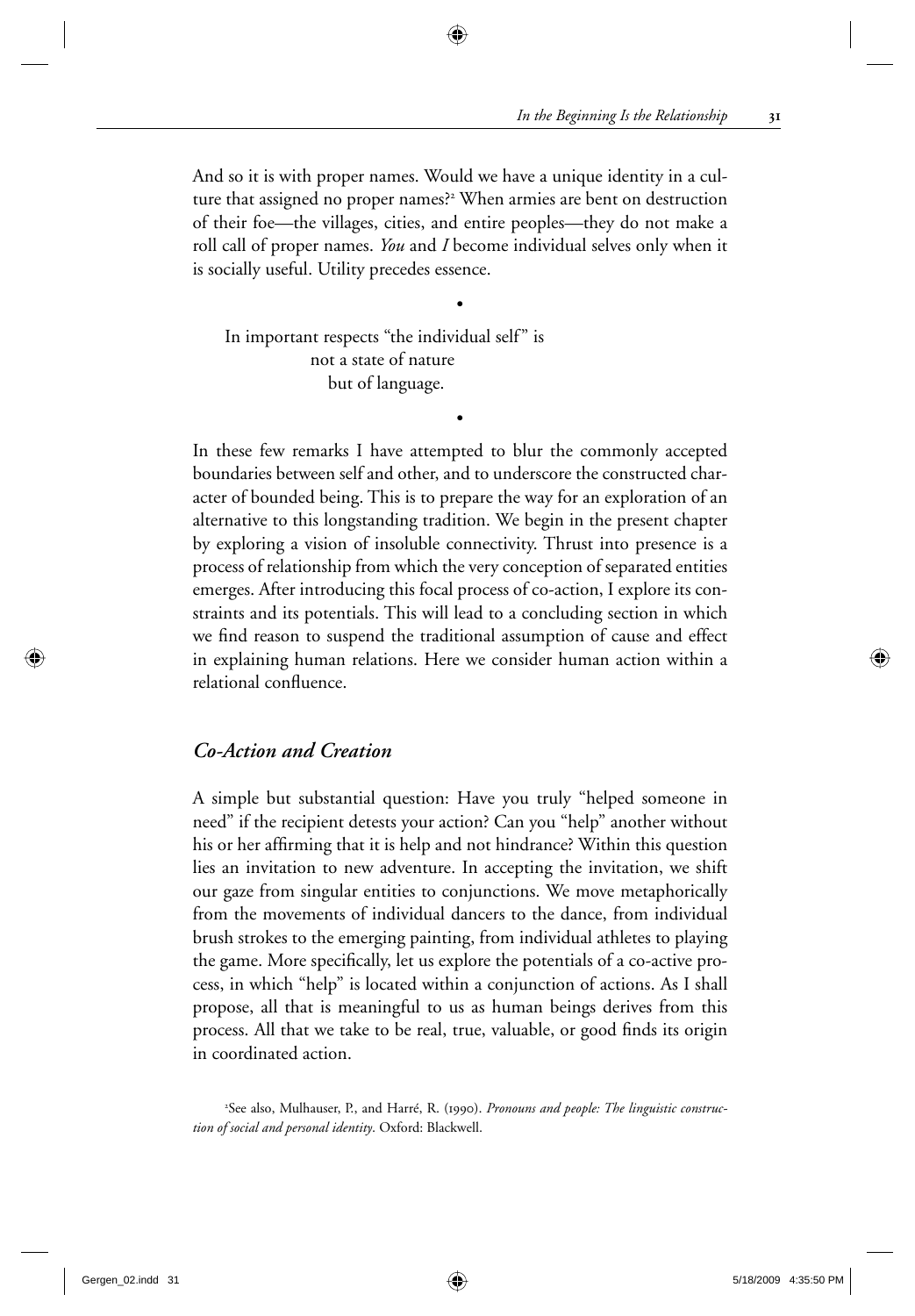Once this process of co-action is made clear, we are prepared to revisit the idea of the individual self. In subsequent chapters we shall find that all those properties once attributed to individual minds are the outcomes of relationship. I shall propose that reason and emotion, for example, are not possessions of individual minds, but of relations. Figuratively speaking, they are not features of the individual pigments but of the larger picture of which they are a part. The horizon will then explode as we realize the relational base of virtually all "mental phenomenon." Memory, motives, and intentions will be incorporated into the relational process, along with our sensations of pleasure and pain. We move, then, from individual being to relational being.

⊕

•

Let us begin simply. You pick up a novel and your gaze falls on a single word in the first line: "knife." Ah, adventure is afoot...but what is this all about; what kind of adventure; what is intended here? In fact, the word in itself provides no answers. What kind of knife, in whose hands, to what ends? To determine the meaning of "knife" you read further. Your eyes move to the beginning of the sentence. "He pressed the knife into..." Your intrigue now intensifies; you are perhaps bearing witness to a murder most foul. But clarity is still needed; pressing a knife means almost nothing in itself. So you read on. Now you find that the knife is pressing into "...a mound of soft butter." No murder mystery here...oh well, perhaps an interesting domestic drama is unfolding. But to determine whether this is indeed the case you must again read on.

As we find, the word "knife" has little meaning in itself. Blurt it to a passerby, scream it into the night, paint it on a billboard. All are meaning/ less acts. The word alone lies fallow. It springs into life as it is placed within a context of other words. As one phrase is added, the word "knife" appears to be a murder weapon; with yet another phrase, we envision a mundane breakfast setting. Each additional phrase alters what we understand by the word. The meaning of a word is not contained within itself but derives from a process of coordinating words. Without this coordination, the single words within the novel would mean very little. If we attempt to understand a novel by placing all its words in an alphabetical list, we would find ourselves in limbo. The fun begins in the fusion.<sup>3</sup>

3 The concept of co-action owes a debt to Herbert Blumer's *Symbolic interactionism: Perspective and method* (1969, New York: Prentice Hall), and to John Shotter's writings (especially, Action, joint action and intentionality. In Brenner, M. (Ed.) (1980). *The structure of action*.

•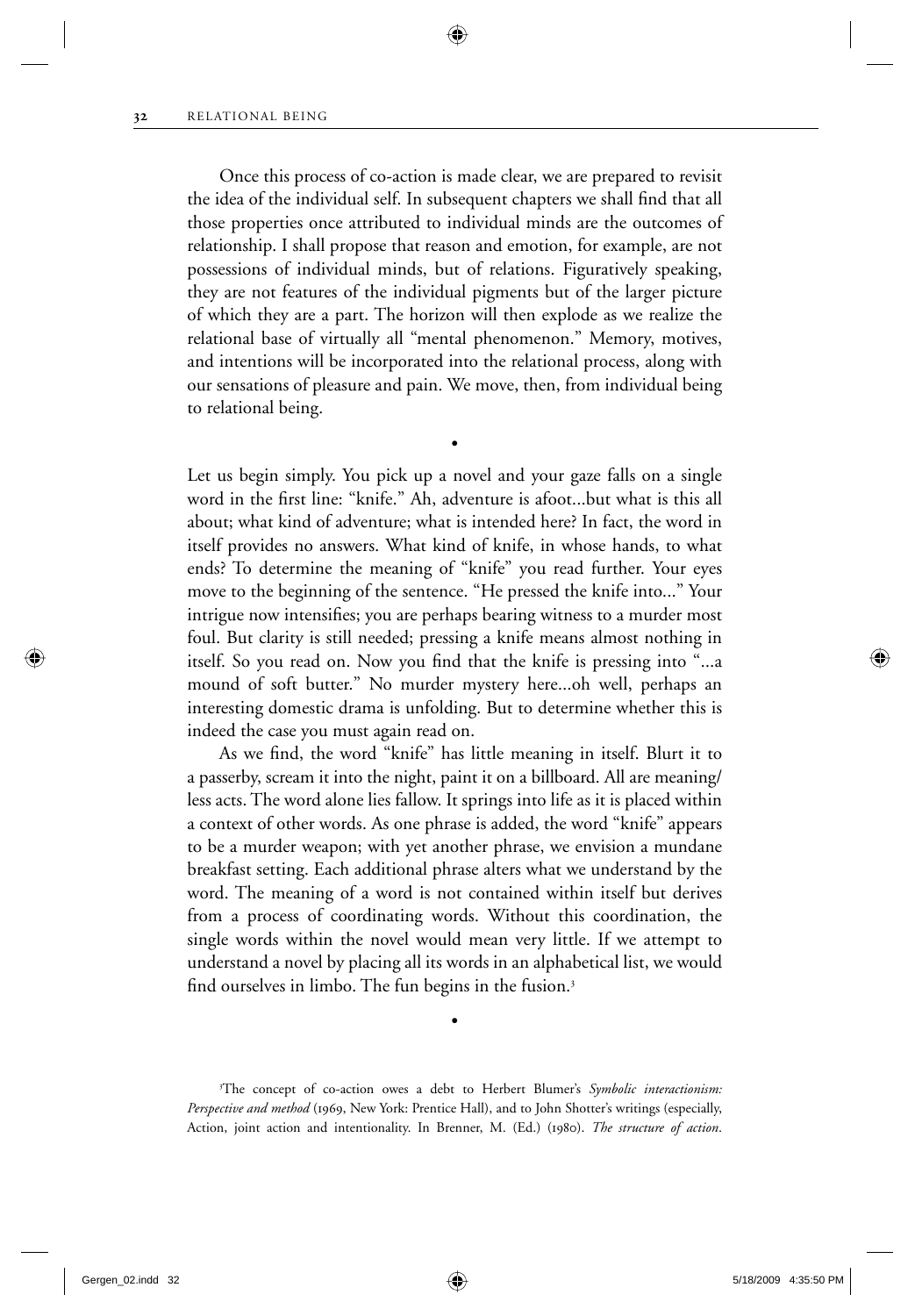Let us turn from the book to our daily relationships. Similar to the first line of the book, I say a few words to you: "Gorgeous day, isn't it!" You walk on past, without even a shrug. What now is the meaning of my action? If you simply failed to hear me, then I have meant nothing. I might as well have remained silent or mumbled incoherently. It is when you take some action in reply to mine that my words commence their journey toward meaning. When you reply, "Absolutely, I sure wish I didn't have classes," you have touched my words with a wand of affirmation. Now my words have become a cheery greeting.

↔

More generally, it may be said, there is no action that has meaning in itself, that is, an action that can be isolated and identified for what it is. There are no acts of love, altruism, prejudice, or aggression as such. In order to be anything at all, they require a supplement, an action by at least one other person that ratifies their existence as something. Of course, you may supply the supplement yourself. "I did greet her," you may say to yourself. But this supplement is the child of past relationships in which someone was present to confirm your actions as a greeting. In "knowing what you are doing" you are a stand-in for another.

At the same time, your affirmation of my greeting is not an action in itself. This supplement comes into meaning only by virtue of my preceding action. You may go about the street muttering, "Absolutely, I sure wish I didn't have classes" to all who pass by. But they will regard you as mad. Your words bring my words into meaning, but without my words your words fall into emptiness. There is, then, a precious reciprocity. Both action and supplement alone lie fallow; only in coordinated action does meaning spring to life.

•

As a writer I come to you with a deep sense of humility. I place these words in motion, but they mean little in themselves. I say nothing at

•

Oxford: Oxford University Press; *Conversational realities*, 1993, London: Sage), both of whom employ the concept of *joint action*. In Blumer's case the term was an attempt to extend G.H. Mead's symbolic interactionist views by pointing to the ways in which people align themselves with each other's actions through mutual interpretation. For Shotter the term has variously been used to emphasize shared intentionality, dialogically structured relations, and the unintended consequences of dialogue. Also relevant are Westerman's concept of *coordination* and Fogel's discussion of *co-regulation*. See Westerman, M.A. (2005). What is interpersonal behavior? A post-Cartesian approach to problematic interpersonal patterns and psychotherapy process*. Review of General Psychology*, 9, 16–34; and Fogel, A. (1993). *Developing through relationships: Origins of communication, self, and culture*. Chicago: University of Chicago Press.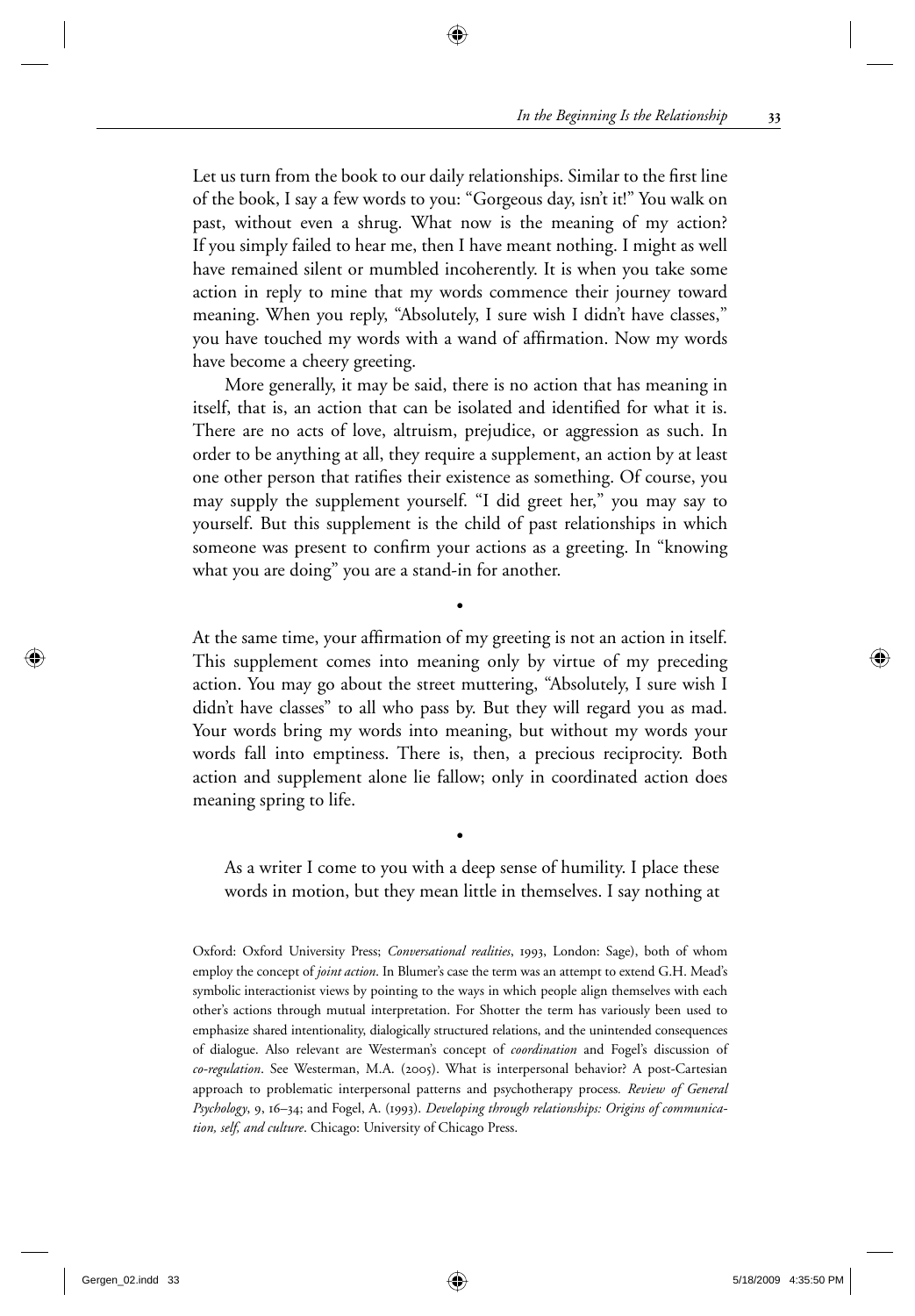all on these pages until you grant me meaning. With unstinting criticism you could reduce my words to idiocy. If more charitable, you bring me as an author into life. If enthusiastic you grant me wings. And yet, if I—or someone like me—had no words to give you, never addressed you, never positioned you to reply, what are you then to say? You stand inert. Indeed, how often is there anything to say or do until there is some form of invitation? It is when someone says, "what do you think of this?" that you are animated. Suddenly you are brimming with ideas, opinions, tastes, and values. We must both be humble; for neither of us is meaning/full except for the other. We come into life through relationship. We exist in a state of inter-animation.

⊕

Co-action is far more than words alone. Speaking and writing are bodily actions, and in this sense equivalent to all other actions taking place while we converse—smiling, laughing, gazing into each other's eyes, shuffling the feet. All that has been said about co-action includes the entire coordination of bodies. Thus:

•

If I thrust out my hand and…you grasp it in yours,

I have offered a greeting.

…you push it aside to embrace me,

I have underestimated our friendship.

…you kneel and kiss it,

I have demonstrated my authority.

….you turn your back,

I have been insulting.

….you give me a manicure,

I am your customer.

The distinction between verbal versus non-verbal communication is an artificial one. Rather, we should attend to unified acts of coordination, with words/movements/facial expressions forming a seamless whole. Remove the threads of any, and the cloth is undone…or it becomes part of a different garment.

•

•

⊕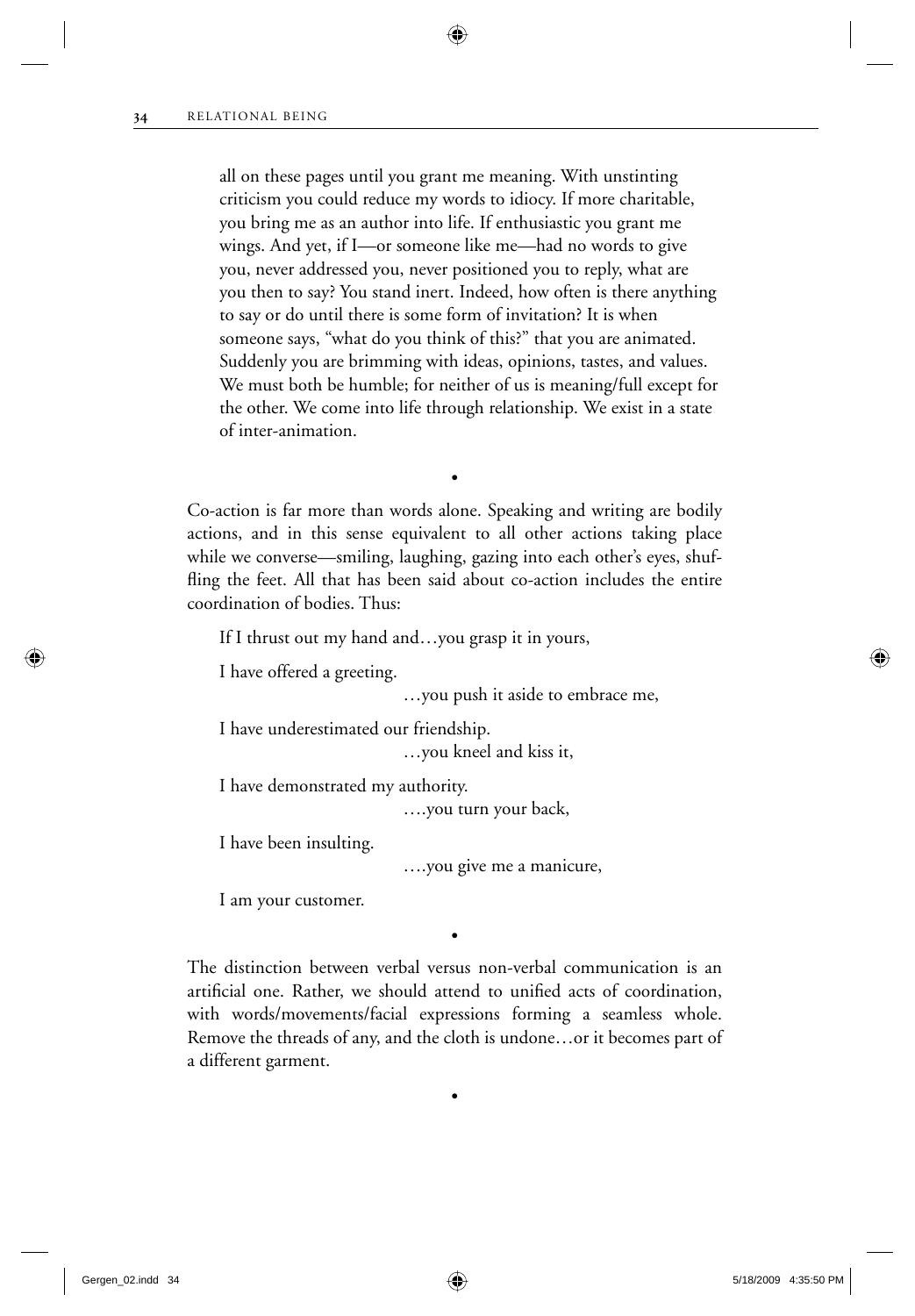What is spoken is never, and in no language, what is said.

—Martin Heidegger

It was January and I had agreed to give a series of lectures at the University of St. Gallen in Switzerland. Because the town is small and there were no rooms for the weeks of my stay, it was arranged for me to have a bedroom in the apartment of an 83-year-old widow. I was not happy with the accommodation; not only would my privacy be threatened, but the requirement that I be a "perfect citizen" on a continuous basis was daunting. The latter problem was intensified by the fact that Frau Ferlin spoke only German, and I suffered from a beginner's acquaintance with the language. We would have little means of verbal communication.

•

⊕

On the evening of my arrival, I was intent on "no entangling alliances" and walked past the dining room to depart for dinner. There at the table was Frau Ferlin. Two places had been set. She was lighting the candles. I had no choice but to take a seat. She chattered on, I understood little, but the food and personal warmth were nourishing. The next morning, I found she had prepared my breakfast. I attempted as best I could to indicate this was unnecessary, but my remonstrations were without effect. That evening I found my bed had been made, and the covers turned down. I went to thank her, and she offered me a glass of wine. We sat, again with her laughing chatter, and my attempt to catch the gist of her humor.

As the weeks bore on, I realized that St. Gallen closed its doors early; there was little life—save by the hearth with Frau Ferlin. There I found my linguistic skills slowly improving. I also found myself becoming increasingly fond of this woman. I invited her out to a local concert; she beamed. A few days later she began to meet me at the door before my morning departure for the university, to be certain that my clothes were appropriate for Herr Professor. To ensure my good appearance, she would steal my shoes away to polish them. I began to bring food and wine to the apartment. On one weekend I drove her to the countryside where she showed me her birthplace and childhood neighborhood.

On the week before my departure, I happened to look up one morning as I left the apartment building and saw her in the window

⊕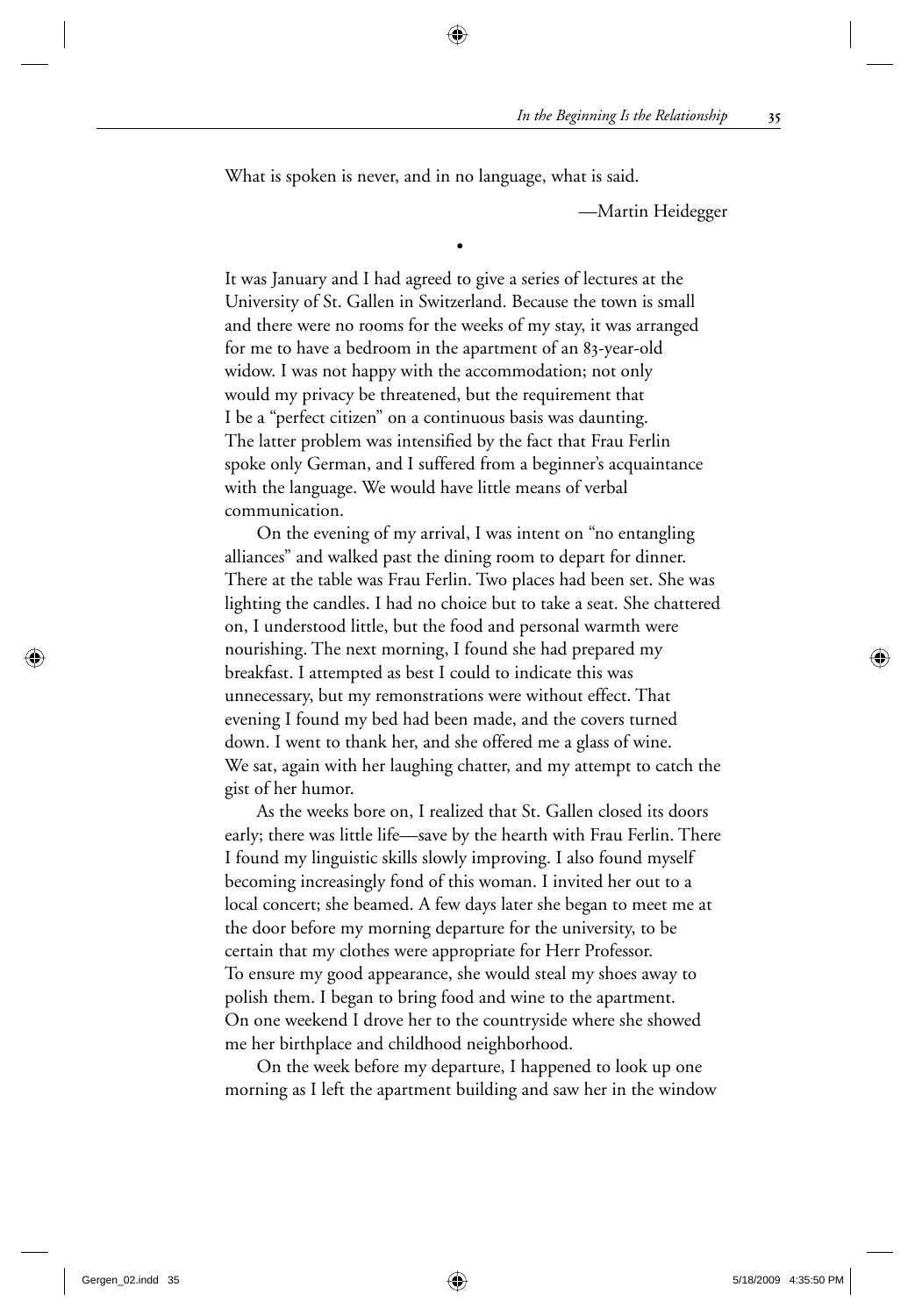watching me. I waved a greeting and she waved in return. A daily ritual had been born. Frau Ferlin refused to let me pay rent; I reciprocated by bringing her several cases of her favorite wine. On the day of my departure, we met at the door to say "Auf Viedersehen," knowing full well that we might never see each other again. No words were spoken. We both broke into tears.

⊕

## *The Co-Creation of Everything*

Let us expand the scope of the co-active process. A father takes his little boy to the zoo; he stops before an enclosure, grasps the boy's finger, and points to a shape. "See the zebra," he says. "Zebra ...zebra...that is a zebra." The boy looks puzzled...stares ahead and mumbles, "horse." "No," the father says, "not a horse. That is a zebra." Slowly the boy burbles, "Zeeba." "Not quite, replies the father, "ze*bra.*" "Zebra," responds the boy, to which the father says, "right, now you have it, zebra...see the stripes." This little adventure in co-action is not trivial. Indeed, for the child it has created a new world, one now inhabited by zebras. Before the co-active steps of coordination—the initiating father, the responding child, the correcting father, the echoing child, and so on, the child's world was replete with horses, but no zebras. Through co-action Zebras have now been born.

Consider the energetic first grader, moving, jumping, infinitely curious. The teacher is annoyed; the movements are disrupting the class. She speaks with a counselor who offers the teacher a new phrase, "attention deficit disorder." "Well," she says, "he doesn't pay attention, and surely this is a deficit ...But I wouldn't quite say it is a disorder." Yes, says the counselor authoritatively, it is a well-known disorder, and there are very good drugs on the market that will cure him." "Uhmmm," mutters the teacher, "I guess you may have something...I will speak to his parents about treatment." In that brief interchange, attention deficit disorder becomes the teacher's reality. Soon it will become the first grader's way of life, and most likely, for a very long time.

•

When my children grew up, there was nothing called attention deficit disorder. Some kids were more active than others, and a few required special attention. Today there are over 500 authoritative

•

⊕

Gergen\_02.indd 36 5/18/2009 4:35:50 PM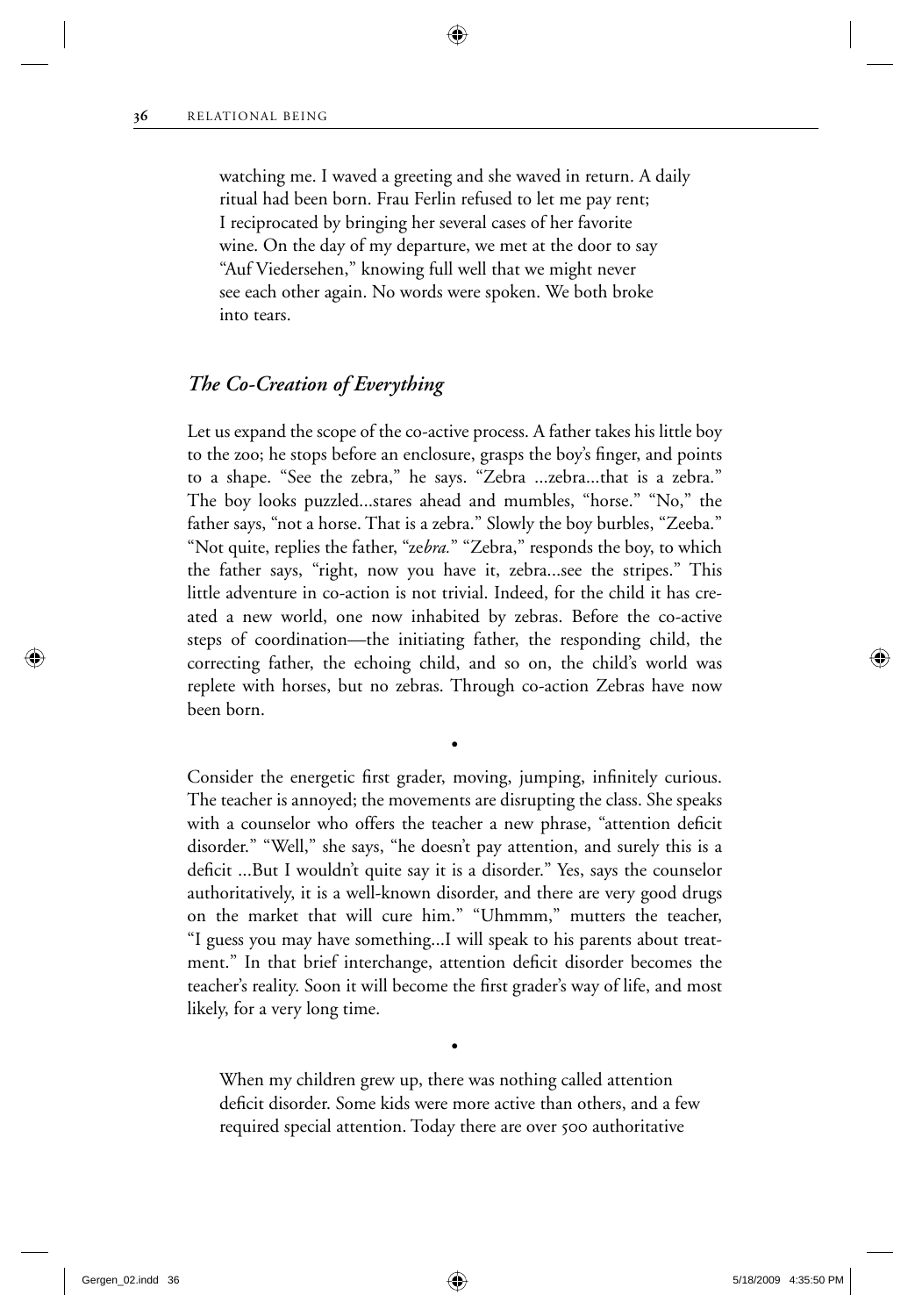books on the subject, over 900,000 websites featuring it, and the drug, Ritalin, is a multi-billion dollar business.<sup>4</sup>

↔

•

Consider the game of baseball. We see batters and fielders; we observe fly balls, foul balls, and home runs; we note that a runner is left on first base, and we thrill when the winning score crosses home plate. All these exist for us. Yet, until there is co-action there is no world of baseball. It is only when we jointly affirm that "this is baseball," "that is a run," "the team with the most runs wins," and so on, that the world of baseball acquires a dramatic life. Consider now the communities that have brought forth the worlds of chemistry, physics, mathematics, biology, economics, psychology, and other worlds of knowledge. All such worlds are the fruits of co-action.

•

The critic wishes a word, "Are you trying to say that nothing exists until there is some kind of relationship? There is no physical world, no mountains, trees, a sun, and so on? This just seems absurd." In reply, this is not precisely what is being proposed here. We should not conclude that "nothing exists" before the moment of co-action. Whatever exists simply exists. However, in the process of co-action whatever there is takes shape as *something for us*. It comes to be "mountains," "trees, and "sun" in terms of the way we live. Whatever exists does not require distinctions, for example, between Europe and Asia, men and women, or health and illness. It is in the process of co-action that these become distinctions around which our lives are organized. We cannot specify what exists before there is co-action, because the moment we try to enumerate these fundamentals we are indulging in the fruits of co-action.

With the process of co-action now in place, let us turn to the tradition of bounded being. The world of *you* and *I* is not unlike the worlds of balls and strikes, protons and neutrons, or trees and mountains. To speak of you and I is to enter a communal tradition, like baseball or physics, in which these words have developed significance. Outside this tradition, they may be meaningless. In the world of atomic physics there are no individual selves. Even when we are speaking of human beings, we do not always recognize the existence of individual selves. One is seldom struck by the reality of individual selves when policy decisions are made about crowd control, illegal workers,

•

4See Wallwork, A. (2007). Attention deficit discourse: Social and individual constructions. *Journal of Critical Psychology, Counseling and Psychotherapy, 16*, 69–84.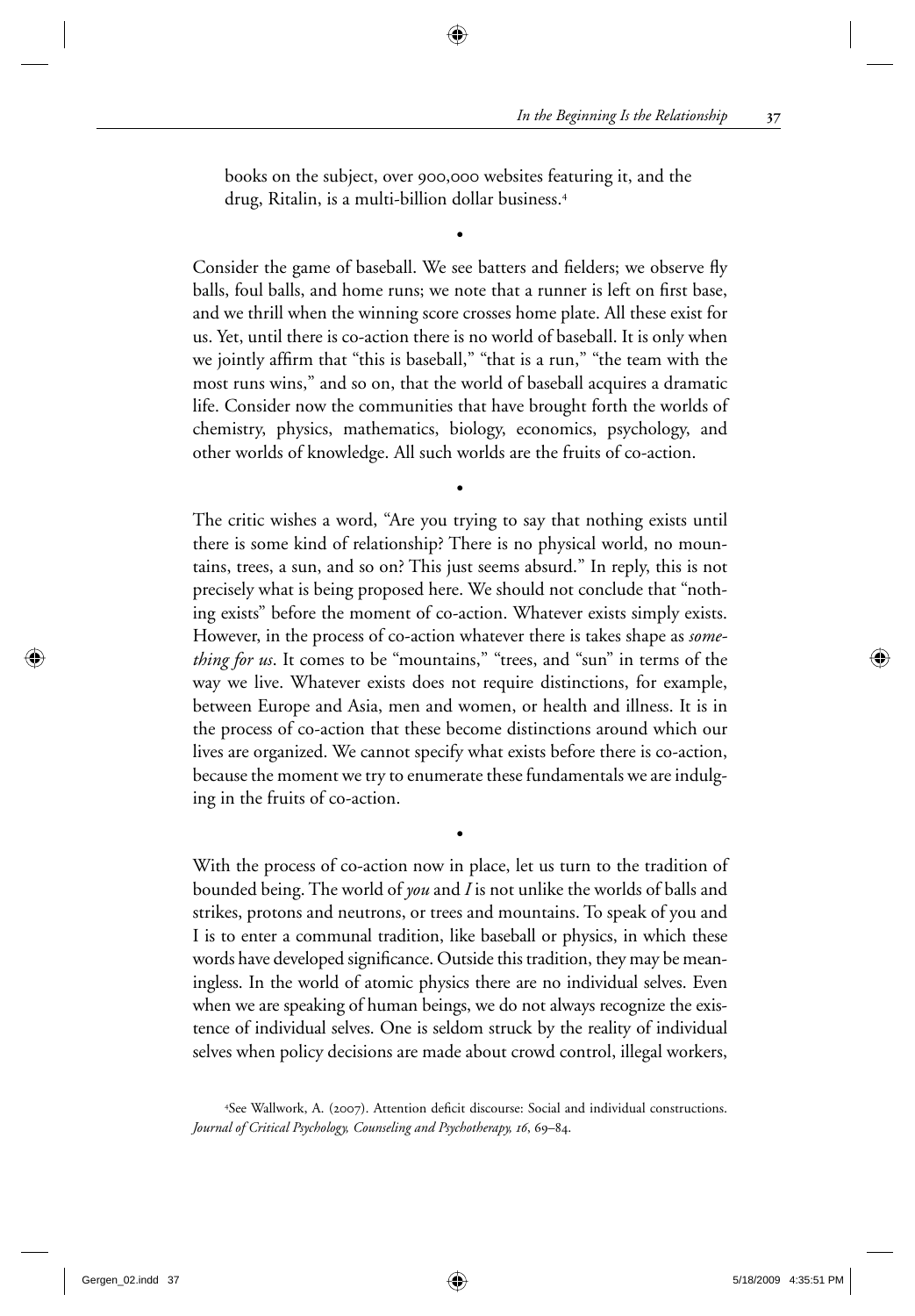the Right Wing, the student body, the Lutheran Church…or collateral damage.

↔

•

Independent persons do not come together to form a relationship; from relationships the very possibility of independent persons emerges.

Let us be more concrete. Consider that:

• If a policeman says "Stop where you are."…you become a suspect.

•

- If a salesperson says, "Can I help you?"…you become a customer.
- If your wife says, "Can you give me a hand, honey?"…you become a husband.
- If your child says, "Mommy come quick."…you become a mother.

Others call us into being as a suspect, a customer, a husband, a mother, and so on. Would we be any of these without such callings?<sup>5</sup>

•

Consider as well one's personality, the sort of person one is. Tom passes his business colleague, Jenna, in the hall and remarks:

"Wow, Jenna, you really look great today."

What kind of person is Tom? Consider Jenna's possible replies:

"Thanks Tom...you have made my day."

"Are you trying to flirt with me?"

"Do you think you can just bury the past with a superficial remark like that?"

"You need glasses...I've been up all night with a fever."

"Gee, I thought you would never notice."

"Haven't you ever heard of sexual harassment?"

In the moment of co-action Tom takes on character. He becomes "a morale boosting colleague," a "harmless flirt," an "insensitive male," a "clumsy idiot," an "attractive male," or "a chauvinist pig." Before Jenna spoke who was he?

The critic is aroused: "You seem to be suggesting that I have no existence outside of relationship. But I spend hours every day alone. I take a shower,

•

<sup>5</sup> Social scientists have called it many things: "interpolation," "alter-casting," and "positioning" among the most common. See Harré, R., and van Langenhove, L. (Eds.) (1999). *Positioning theory: Moral contexts of intentional action*. Oxford: Blackwell Publishers. The important idea is that when others speak to us or act toward us in a given way, so do they define us. They call us into being as this or that kind of person, cast us in a particular role, or thrust us into a self-defining position.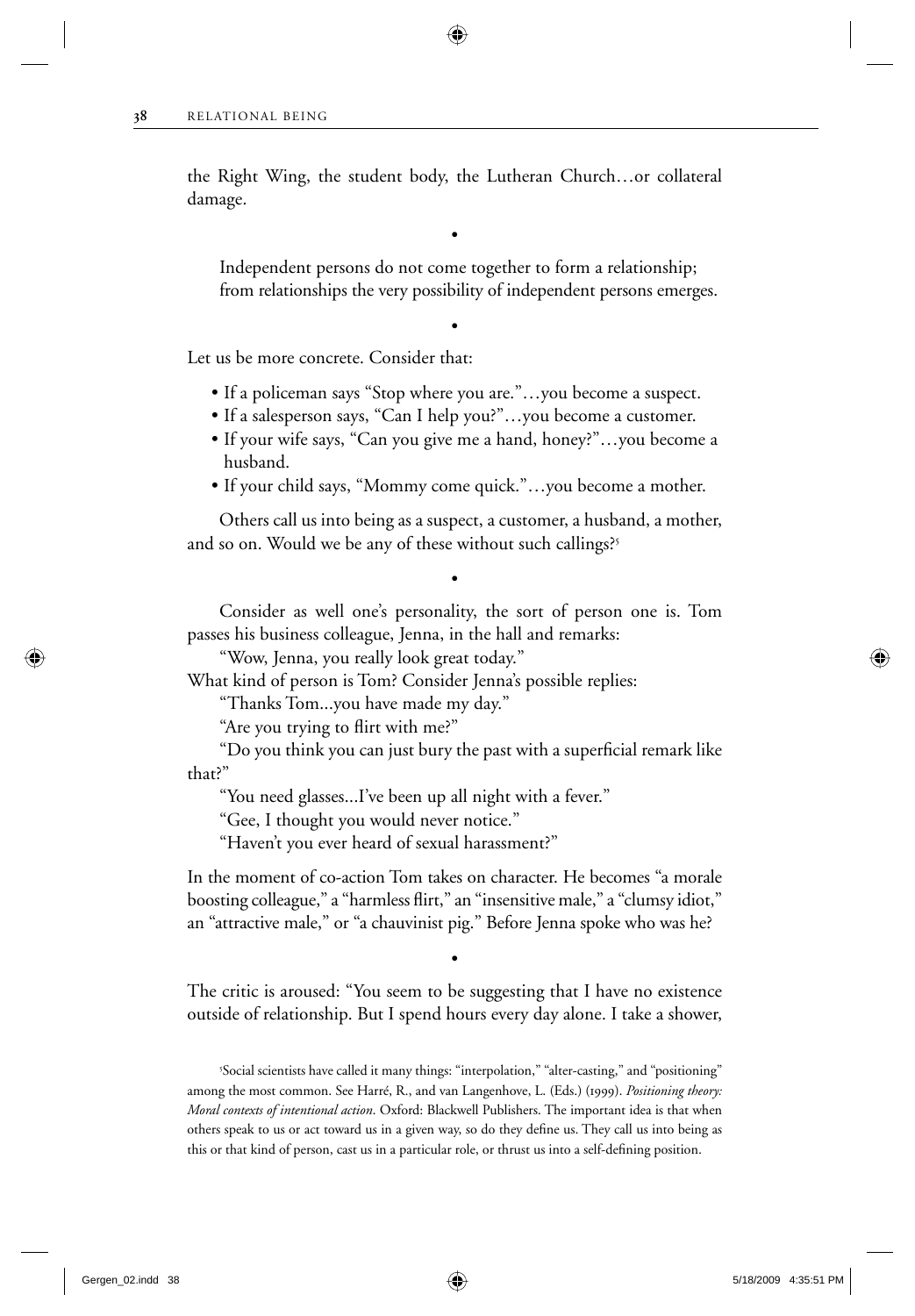brush my teeth, have breakfast, take a walk...all of this alone. In what sense am I engaged in relationships? I am my own person in all this...no co-action to it. Just me, doing my thing." Surely, many of our actions are carried out alone, without others present or privy. But in what sense are these actions "our own possessions," uncontaminated by relationship? To take an obvious case, I sit here alone writing, but my actions are essentially entries into a conversation. They issue from previous conversations with others and they press these conversations forward with you, the reader. That you are not physically present, and I am not speaking the words out loud, is merely a problem of logistics. In reading the newspaper or watching television by myself I am again participating in a conversation, in this case as the recipient of words and images to which I might sometime respond.

⊕

Let's take some less obvious cases. If I were to cook for myself, am I not simply taking on the role of another person...acting, for example, in the place of my mother or my spouse as the chef? If I wash my shirts, am I not preparing myself for meeting others? The same may be said for taking a shower, combing my hair, or shaving. I may be alone, but my actions are deeply embedded in my relationships. Or, let us say, I go camping for a week, ride my bicycle for an hour, or gaze into the sunset—all alone in each case. However, I only go camping because it makes sense to do so; the same may be said about biking or watching the sunset. They are all "good things to do." Yet, the fact that we have common names for these activities— "camping," "cycling", and "watching the sunset"—along with the common value we attach to them—is a demonstration of their relational origin. The same may be said for "hiking," "whistling," "flushing the toilet," and so on. To act intelligibly at all is to participate in relationship.

Consider the implications: Can you carry out any action that is not in any way sensible, that would not be recognized as "something people in our culture do?" Stand on your head, do a belly flop into a pool, speak gibberish…all are sensible in some context. Perhaps you can think of an action that is total nonsense. But would this not be an action chosen because of your relationship to me in which I have challenged you with the question? In effect, all meaningful action is co-action.

•

•

To live means to participate in dialogue: to ask questions, to heed, to respond, to agree, and so forth. In this dialogue a person participates wholly and throughout his whole life: with his eyes, lips, hands, soul, spirit, with his whole body and deeds.

•

—Mikhail Bakhtin

↔

Gergen\_02.indd 39 5/18/2009 4:35:51 PM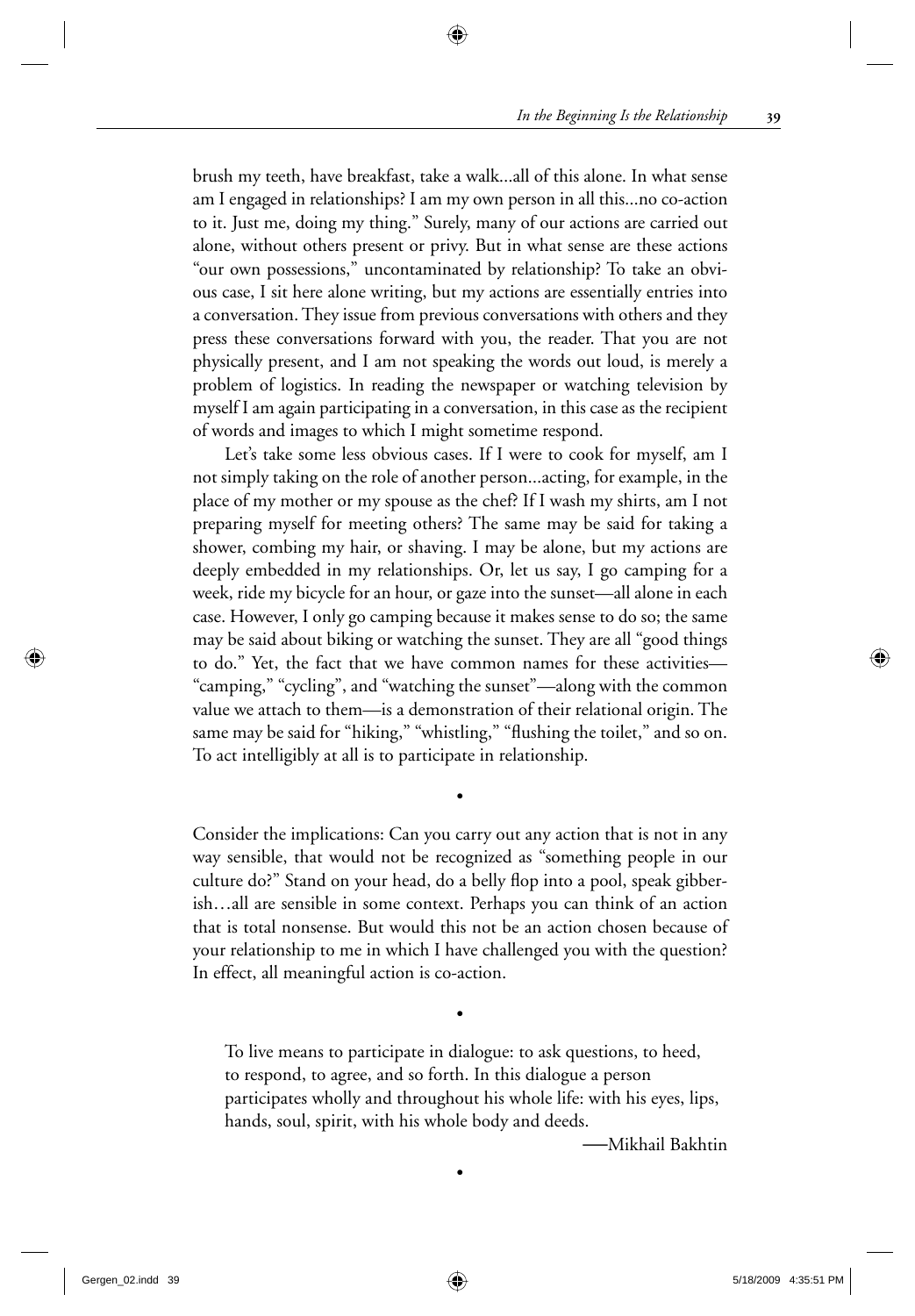Let us consider the co-active process in more detail. Three issues are particularly important.

⊕

#### *Co-Action and Constraint*

Co-action is first a process of mutual constraint. Inherent in the process of coordinating is an ordering. Over time the actions of the participants typically become patterned, anticipated, and dependable. Spoken language is a good example. As languages develop and become useful to a group of people, so can they be characterized in terms of rules, both formal and informal.<sup>6</sup> Words are sensible only by virtue of one's acting according to the rules. You can say the "cat chases the mouse," but to announce, "the chases cat mouse the" is to step out of a tradition of coordination. In this sense, early socialization is that process by which the developing child is enabled to participate in the traditional patterns of a culture or sub-culture. Without the capacity to coordinate in this way, our actions are rendered unintelligible. "To be a person" is not to exist in a fundamental state of freedom, but of constraint. One may be "born free," but the mother's first caress is an enticement to a vitalizing enchainment.

•

Let us press further: As I converse with you, my utterances are candidates for meaning. However, these candidates are not my possession, but the byproducts of a relational history. Without this history of constraint, I would have nothing to say. At the same time, provided we share in a tradition of conversation, my utterances and actions carry a *pre-figuring* potential. That is, they indicate a domain of what is possible for you to say and do. Simply put, if I ask you a *question*, it is intelligible for you to give me an *answer*. If I ask, "Do you know the directions to the turnpike," you are virtually obliged in our tradition to reply with an answer. "Yes, you take the right fork..." or, "No, I'm sorry I don't live around here," will suffice. You can reply, "Autumn is coming," or "I am so hungry," but I will be puzzled. Nor can you be "knowledgeable" without my having asked a question. For you to approach a stranger and say, "Yes, you take the right fork…" will invoke suspicion.<sup>7</sup> It is not an answer until there is a question... It is only in the context of what has been said to you that your actions acquire

↔

<sup>6</sup> We do not act according to the rules, that is, by following rules "inside the head." Rather, we generate patterns of coordination, and later, extract what seem to be the rules.

<sup>7</sup> See Craig, R. T., and Tracy, K. (Eds.) (1983). *Conversational coherence: Form, structure and strategy.* Sage Series in Interpersonal Communication. Beverly Hills, CA: Sage Publications.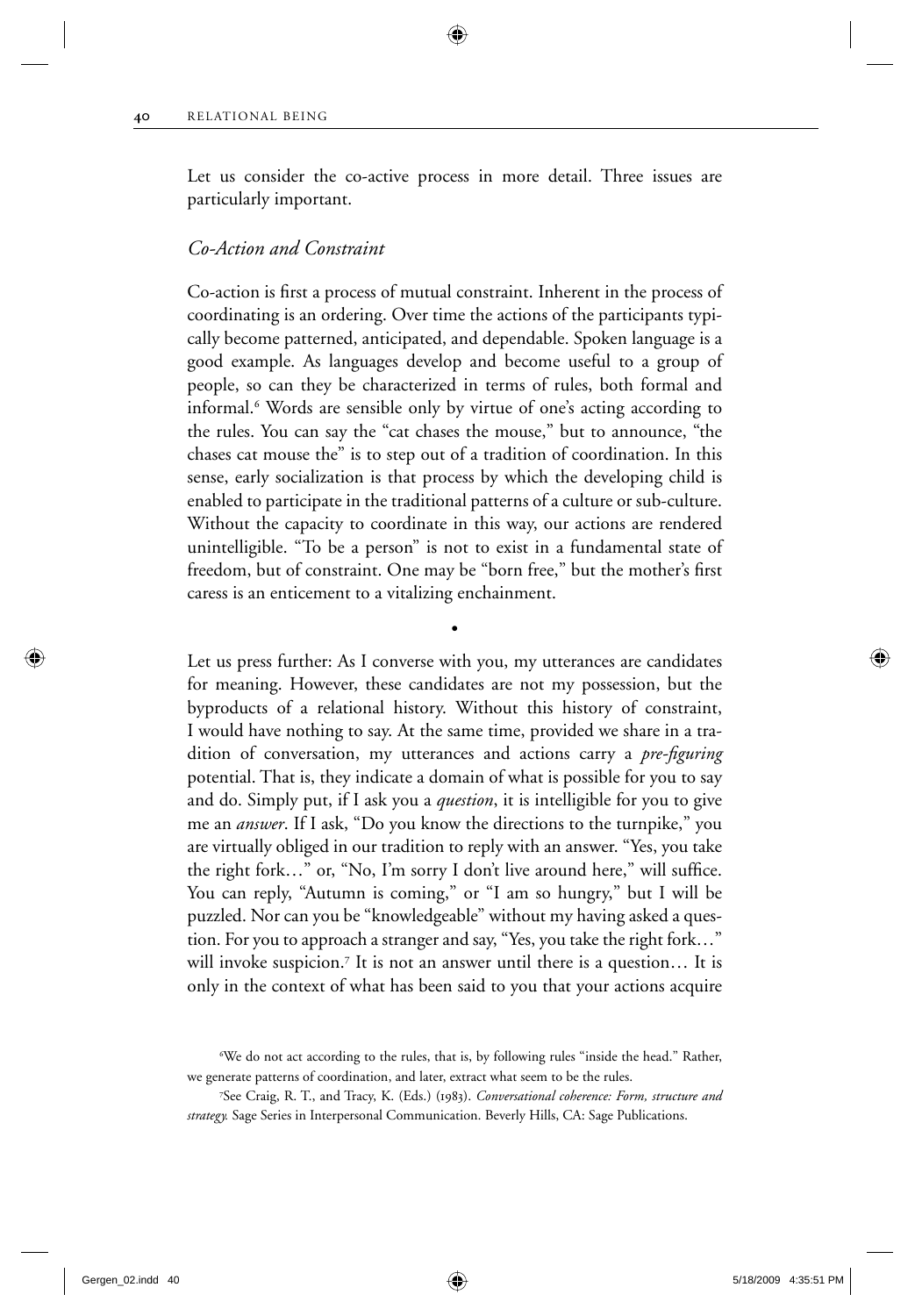their particular meaning. In effect, my question pre-figures your possibilities for action.

⊕

•

Yet, the process of constraint moves in both directions. In responding to me, there occurs a *post-figuring*. Without acknowledgement of some kind, my utterances cease to be candidates for meaning. They are sounds signifying nothing. The supplement post-figures my words as having a particular meaning—not this, but that. This is demonstrated in the many ways Jenna responded to Tom in the illustrations above. In her various responses, his personality was created. Tom was not free to be Tom; the "fact of his personality" was constrained by Jenna. In a broad sense, all of us are constrained in our actions by having to prepare them in such a way that they may be ratified as meaningful.

Consider the news analyst bent on locating the strategy behind the President's policies:

•

| The President Promotes:          | The News Analyst Interprets:          |
|----------------------------------|---------------------------------------|
| More funding for the military.   | A strategy to secure veterans' votes. |
| Programs for inner-city schools. | An attempt to lure black voters.      |
| A new social security program.   | A tactic to secure the elderly vote.  |

The President wishes to be sincere, but in the hands of the analyst there is no sincerity—only instrumental strategizing. When the analyst interprets "the real reason behind the words," authenticity is turned to sham.

•

Can we ever be authentic unless others are willing to accept us without question? The moment our motives are thrown into doubt, our sense of authenticity is jeopardized—possibly even to ourselves. We may protest that our motives are pure, but how long will purity stand if others claim we protest too much? One cannot be authentic alone.

Thus far we have only treated the simple act/supplement relationship. One speaks, another responds, and in the interchange meaning is born. However, life moves on and the simplicity of the moment is soon subverted. What has been termed the supplement in these examples does not remain so. It functions twice, first serving to define the other's action, but second as

•

↔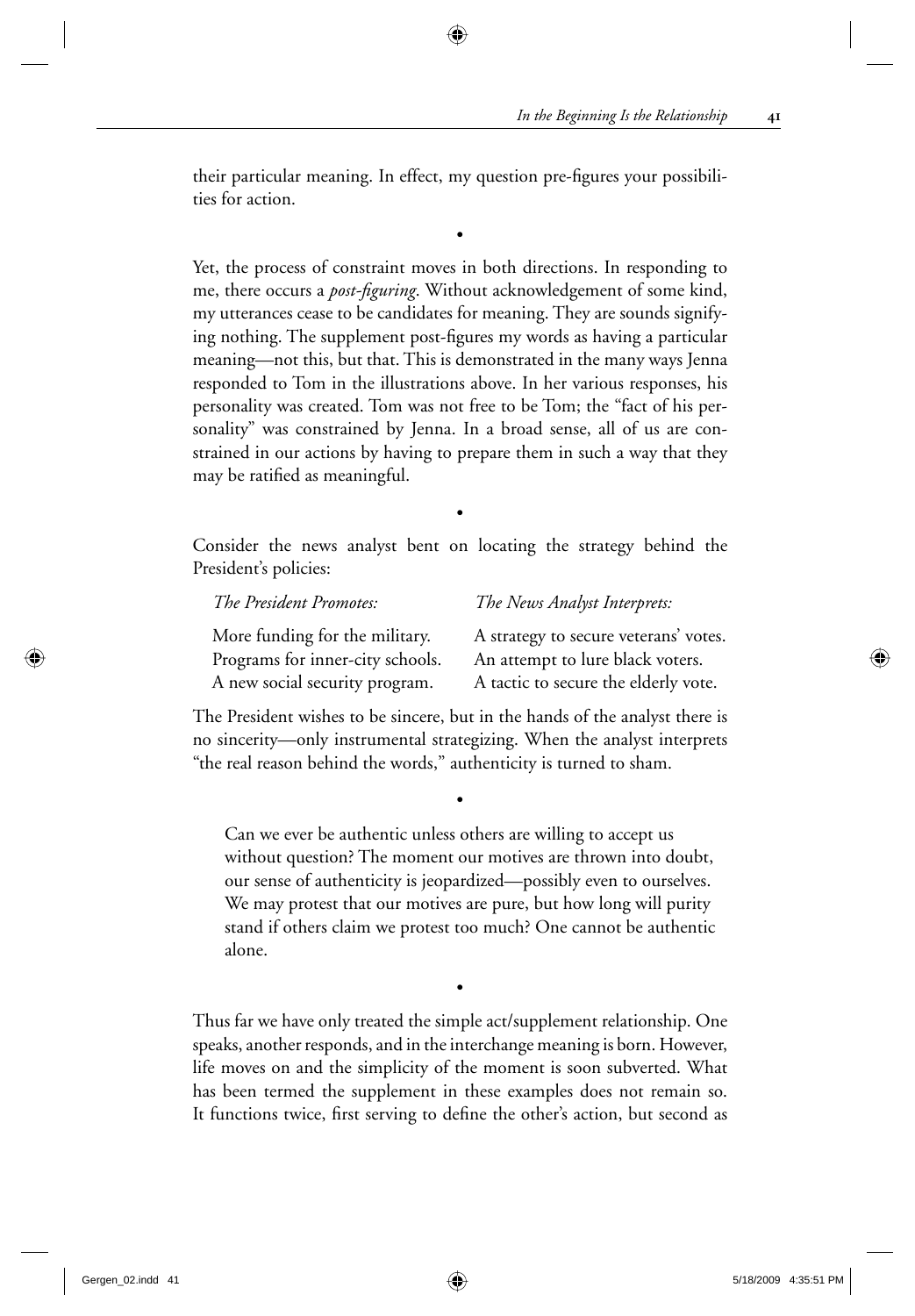an action that stands itself to be supplemented. For example in the preceding illustration, the news analyst is not the final arbiter of the President's meaning. To propose that the President's words are merely strategic is a supplement that is also an action open to supplementation. Should the President point out that the news analyst is just a spokesman for the conservative press, the analyst's words now become "mere instruments of persuasion."

⊕

Further, any turn in the conversation may be used to supplement any previous action in such a way that its meaning is altered. For example, the analyst might respond to the President's defense by failing to address it (thus discrediting it as meaning/full), and return to a critique of the President's initial proclamation to demonstrate its fallacies. Or, one may return to one's own early actions, and supplement them in a way that alters their meaning. The President might, for example, return to the initial proclamation to demonstrate its impeccable logic. Thus, at any point in a conversation, preceding actions by either party may be discarded, modified, or redefined in their meaning.<sup>8</sup> The actions of the participants are increasingly inter-knit, with meaning always in motion.

#### *Multiplicity and Malleability*

If there is no intelligibility outside traditions of constraint, are we forever bound to existing tradition? Can we never escape the existing rules of relationship, possibly established before our birth? These are pessimistic conclusions. And clearly, we do abandon tradition; our ways of life are continuously unfolding. The world is awash in conflict between those clinging to tradition versus those careening toward the new. Yet, if there is no intelligibility outside constraint, how are we to account for change? The major answer lies in our movement from one relational context to another. As we move from the home, to the office, to a visit with friends, to the sports field, and so on we carry with us patterns of speaking and acting. These practices are now inserted into the new contexts, and supplemented in new ways. The words and actions now acquire different functions. They become increasingly meaning/full.

The metaphor of the game is useful here. Let us say that every tradition of coordination forms a particular kind of game. There are the various

•

<sup>&</sup>lt;sup>8</sup>Relevant is Harold Garfinkel's account of conversation as a process of "ad hocing" in which one can never be certain of what is possible until after the fact of another's utterance. See Garfinkel, H. (1984). *Studies in ethnomethodology*. Malden MA: Polity Press/Blackwell Publishing (first published in 1967).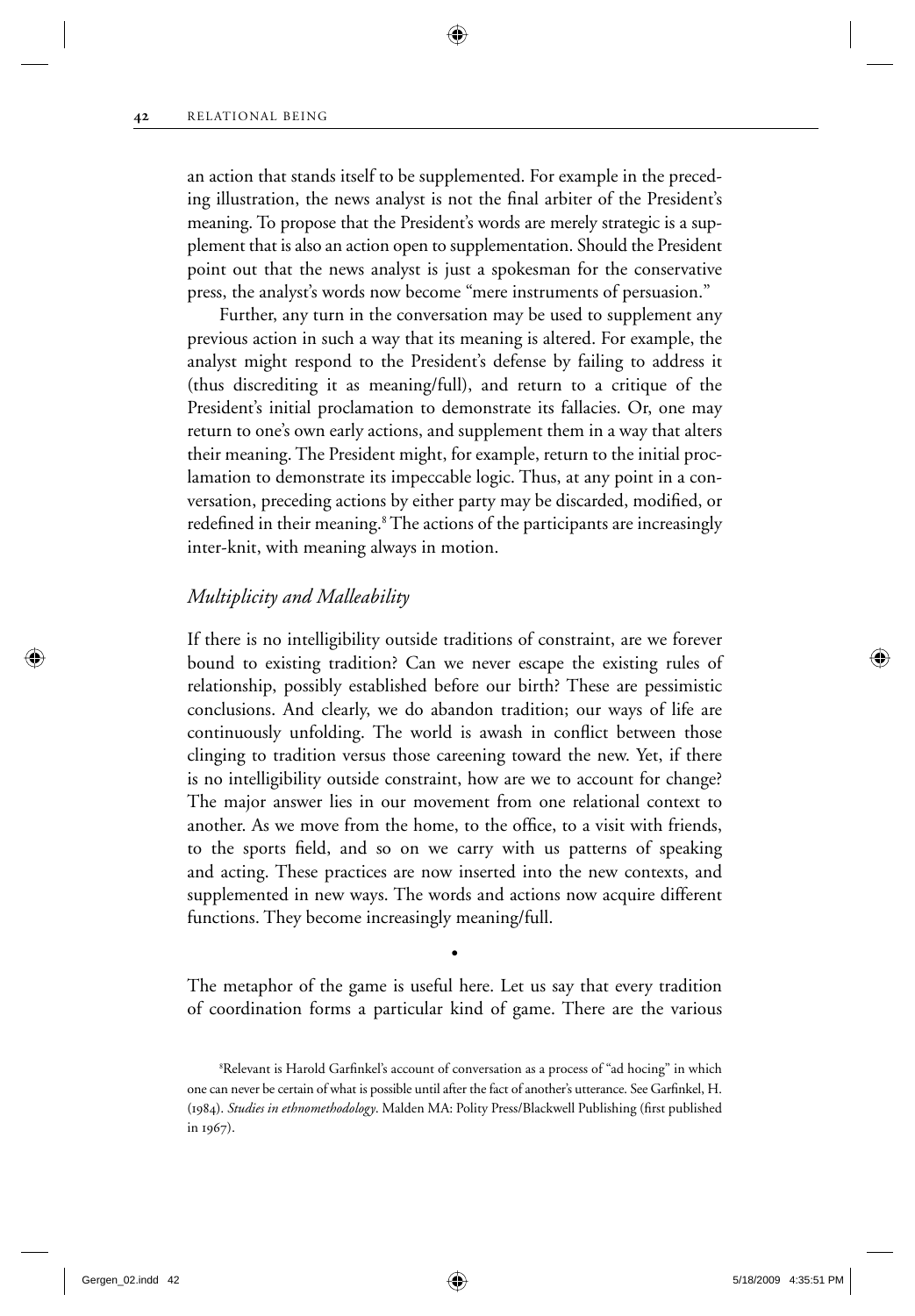formalized games, such as chess, checkers, bridge, soccer, Monopoly, and so on. There are also informal games, such as "how my father and I argue with each other," "how we play with our children." However, the border between games is porous. Very often the actions generated in one game are borrowed and inserted into another game. The act of crossing a goal line with a ball is thus shared across the games of American football, rugby, and Australian football. In everyday life the demarcation among games is far more ambiguous. The potential for borrowing and inserting is enormous. We borrow the embrace as a signal of endearment from, let us say, our relation with our mother at bed time, and place it in the context of our relations with, for example, an intimate partner. Yes, the act retains something of its initial significance (or pre-figuring power), while simultaneously acquiring additional potential. It no longer signals "it's time to go to sleep," but begins to suggest, "it's time for us to go to bed together." As we borrow and insert, so do the "rules of the game" become increasingly ambiguous. Consider, for example, the way in which the word "love" has traveled across contexts. The word may be used in relations with parents, partner, and children, along with relations to artists, ice cream, your shoes, and God. When we use a word like love, then, it is never fully clear what game is being played, from the superficial to the profound. In this sense, most conversations are akin to playing a multi-dimensional game in which any move on the part of any participant can be treated as a move in several other games.<sup>9</sup>

⊕

Every conversation is a potentially open field: A friend greets you in the morning and says, "You look tired." Among other things, you can define this as an expression of sympathy, or as a criticism of the way you look. Let's say you respond with, "You just don't know what I have been through." Is your friend to treat this utterance as a friendly invitation to inquire further, or possibly a criticism of his lack of sensitivity? He responds, "So, tell me, what's been happenin'" You wonder, is this an expression of sincere interest or a breezy indication of disinterest? In effect, there is a continuous bleeding of traditions into each other. Actions may constrain, but because they are ambiguous the constraints are soft. The range of intelligible supplements may be vast; the permutations and combinations in any co-active sequence is without number. With each new combination

•

⊕

Gergen\_02.indd 43 5/18/2009 4:35:51 PM

<sup>9</sup> As linguists put it, the meaning of most words is *polysemous*, carrying the semantic traces of many contexts of usage.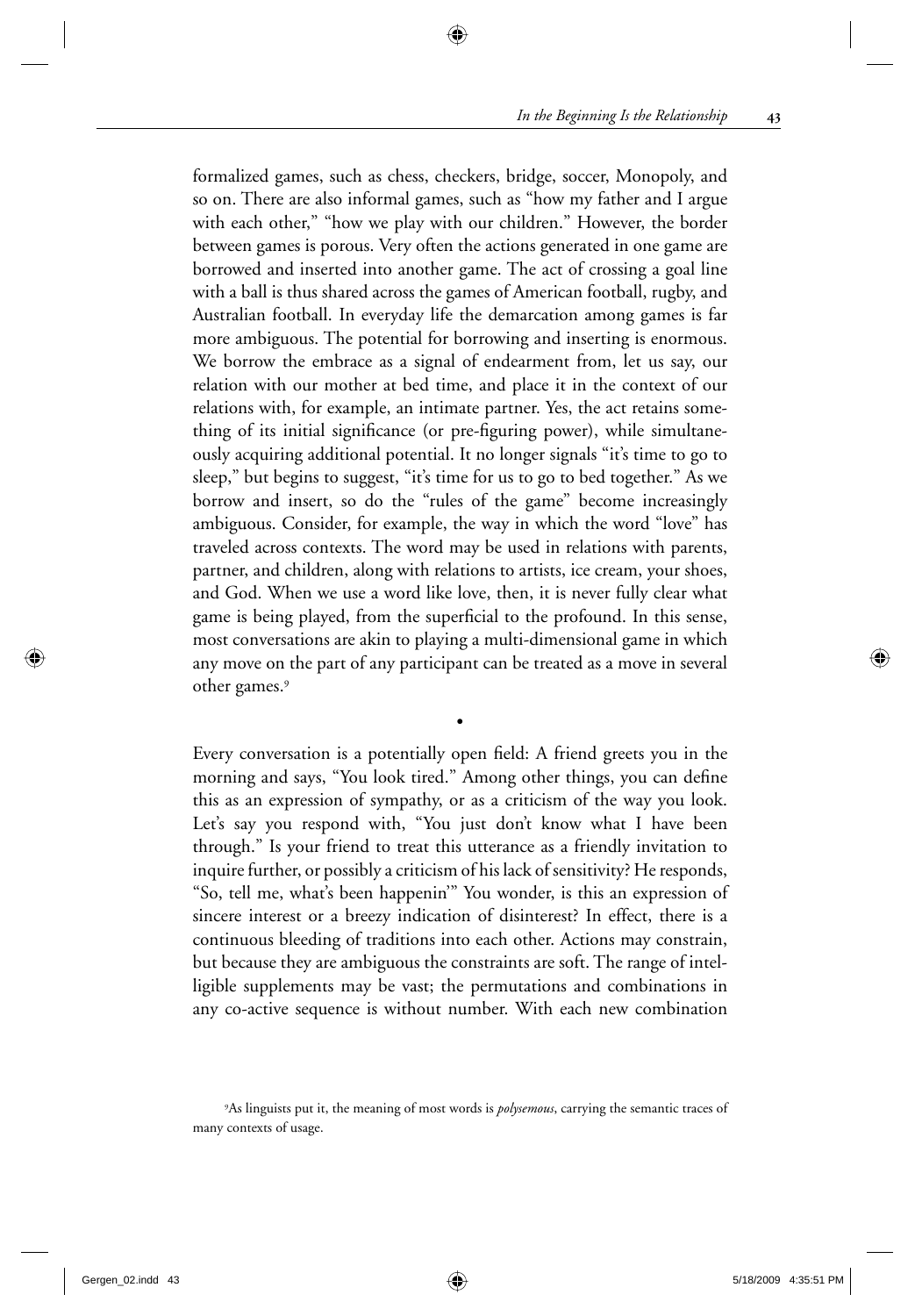lie the seeds for transforming tradition. Or, one might say, in the multiplication of constraints lies the possibility for infinite transformation.

⊕

•

Let's return to the construction of the self. Through co-action we come into being as individual identities, but the process remains forever incomplete. At any moment there are multiple options, and self-identity remains in motion. Consider the interchange between a client and her therapist:

- client: "All day I seem to boil in anger. I sit at my desk and take orders from a really horrible guy. For one, he is stupid, and half the time makes mistakes in what he tells me to do. He barks at me...sort of like a marine sergeant. And then I find him staring at me...no, leering is a better word..."
- THERAPIST: "Yes, authority is difficult to deal with. I wonder how long you have had this kind of problem. Let's talk a little about your relationship with your father."

The client has offered what could be seen as a definition of herself as a victim, and the therapist has subsequently defined her in terms of her "problem with authority." Yet, the client now has the floor. She may allow the therapist's utterances to stand. Or, as an alternative, she might say:

client: "No, I want to tell you some more about the guy...he is such a jerk..."

The client effectively disregards the therapist's words; his position as authority is challenged. The client might also say:

client: "I resent your trying to say this is 'my' problem. That's so patriarchal...sort of protecting the power structure where men are on top. Look, this guy is a crumb, and if you can't explore this with me, we might as well call it quits."

Here the therapist is positioned as "part of the problem." If he does not find a way to recast either his words or hers, the relationship will end. He may say:

therapist: "Oh, please don't misunderstand me...I'm sure this guy is just as bad as you say. It's just that I want to explore some alternatives to just being angry."

And now the therapist waits...for precisely how he has defined himself at this moment is now in the hands of his client.

•

⊕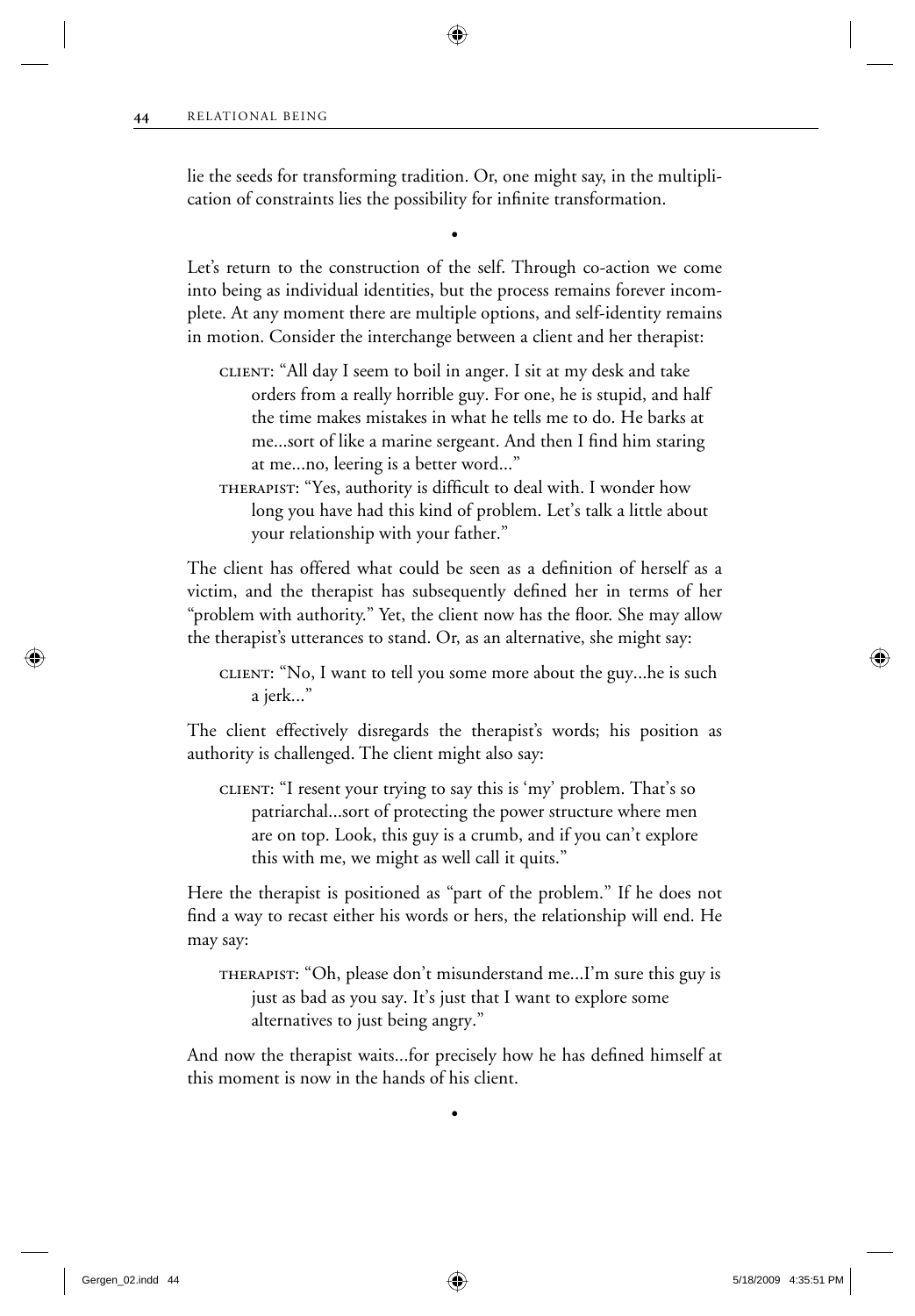Human beings are constituted in conversation. —Charles Taylor

•

⊕

We do not own what we say or do. As our words are absorbed by the continuing process of co-action so are we transformed:

The phone call thrust me into mystery. It was unusual to receive calls in my location at a small German university where I had agreed to several weeks of lecturing. More important was the voice, that of an exotically accented woman. She asked for an appointment, but would only tell me that I might find it interesting. As to her identity, she simply said, "Although you do not know me, I know much about you?" On the appointed day of her visit, I was indeed restless. Later that morning, the heels of her shoes, clicking against the marble hallway, heralded her arrival. Her appearance matched her voice, a black sweater and long black skirt suggesting mystery on the verge of revelation. And soon the revelation was unleashed: I was responsible for transforming her life! How could this be?

Ulrike had been married to a professor many years her senior, and been all consumed by a cerebral life. Everyday life revolved around books, ideas, and endless discussions. As part of her continuing education, she had attended a lecture I had given at a nearby university two years before. The crowded room was stifling, and I had removed my jacket during the lecture. As she described the event, my recall was instant: My shirt tails were too short. Thus, each time I reached out to scribble something on the blackboard my shirt front began to pull away from my trousers. With one hand I would write, and the other tuck. While I was engaged in this ritual, Ulrike related, her attention was drawn to my navel. When my shirt would begin to pull away, she could often catch a brief glimpse of it. She became mesmerized; my words ceased to be interesting; the only important question was whether she would be offered another glimpse of my belly-button. And, as she began to ponder her obsession, she also began to realize the way in which her marriage was failing. It was imperative now to restore its zest, to live fully again! Her marriage was transformed, and she wished to express her deep gratitude for "all I had done" for her!

Relationships move on, carrying with them the identities of the participants. An infinite unfolding over which no one has control. Like an ocean

•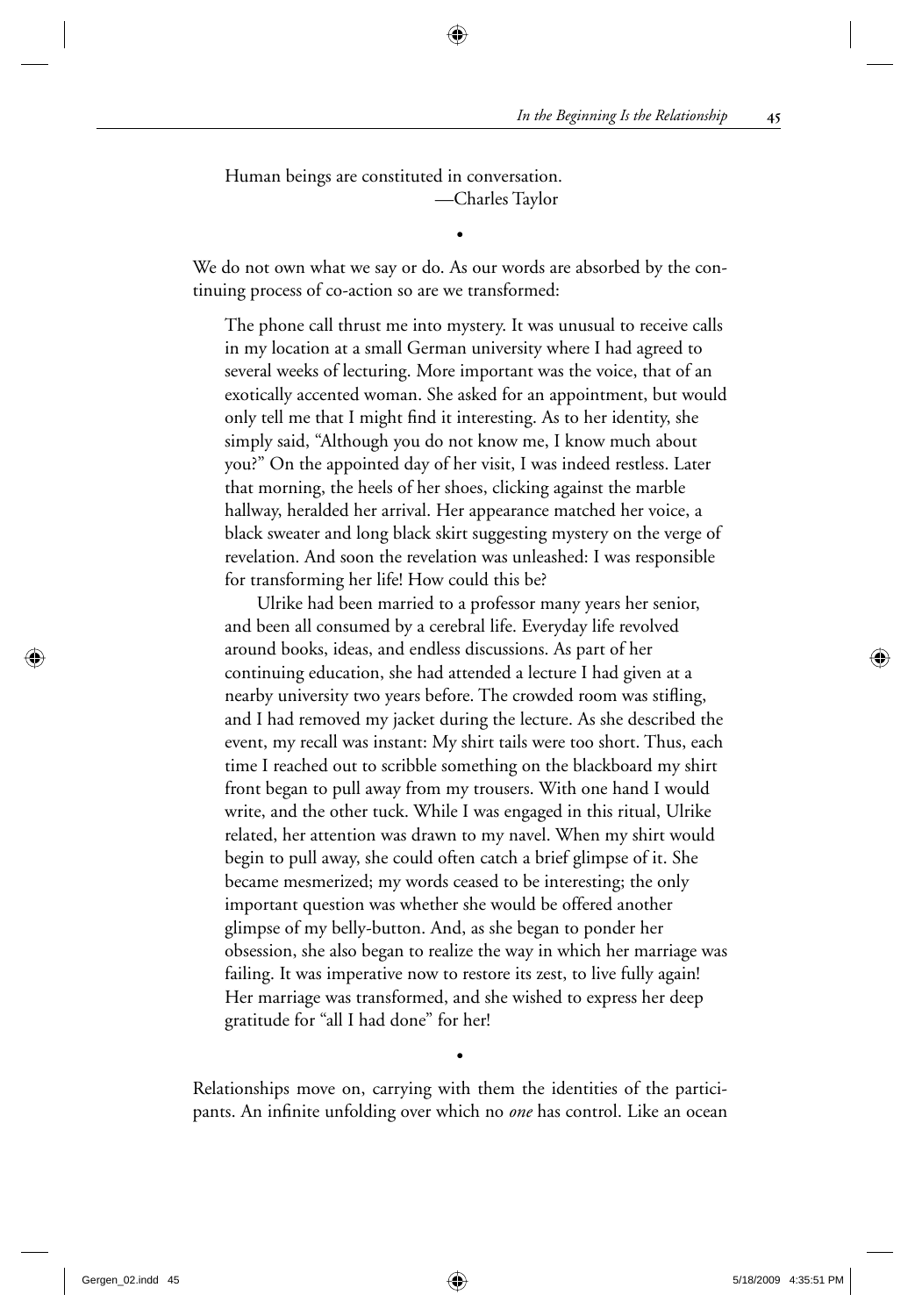wave, the "I" may appear for a frozen moment to be itself alone. Yet, as the moment passes the wave disappears into the endless undulations from which it is inseparable.

⊕

#### *Relational Flow: Failing and Flourishing*

We have now scanned the ways in which the process of collaborative action is constrained, and as well its potential for infinite malleability. Any viable relationship will simultaneously require both these processes, the first essential to the creation of any meaning at all, and the second ensuring a sensitivity to the shifting context. Let us envision, then, a process of *relational flow* in which there is both continuous movement toward constraint, on the one hand, and an openness to the evolution of meaning on the other.<sup>10</sup> In the process of relational flow, we generate durable meaning together in our local conditions, but in doing so we continuously innovate in ways that are sensitive to the multiplicity of relationships in which we are engaged. Ideally, if there were no impediments to the relational flow, there would be a full and creative sharing of meaning from the immediate face to face relationship, to the local community, to the surrounding society, and ultimately to the world at large. In each relational moment we would resonate with our surrounds, absorb its potentials, create new amalgams, and return them to the larger flow of relations in which we are constituted.

•

The reeds give way to the wind and give the wind away

—A.R. Ammons

Let us press this vision forward. Our daily lives are replete with tensions and alienated relations; everywhere there are the scarcely tolerated, the disliked, the disreputable, the despised, and the despicable. And in the world more generally these same conditions turn deadly. If there is harmony, it is often within closed doors, behind residential gates, or protected by fortified borders.

•

<sup>10</sup>Relevant is Bakhtin's distinction between *centripetal* and *centrifugal* forces in language, the former toward unification and the latter toward disorganization. Bakhtin, M. M. (1982). The dia*logic imagination: Four essays.* Austin: University of Texas Press.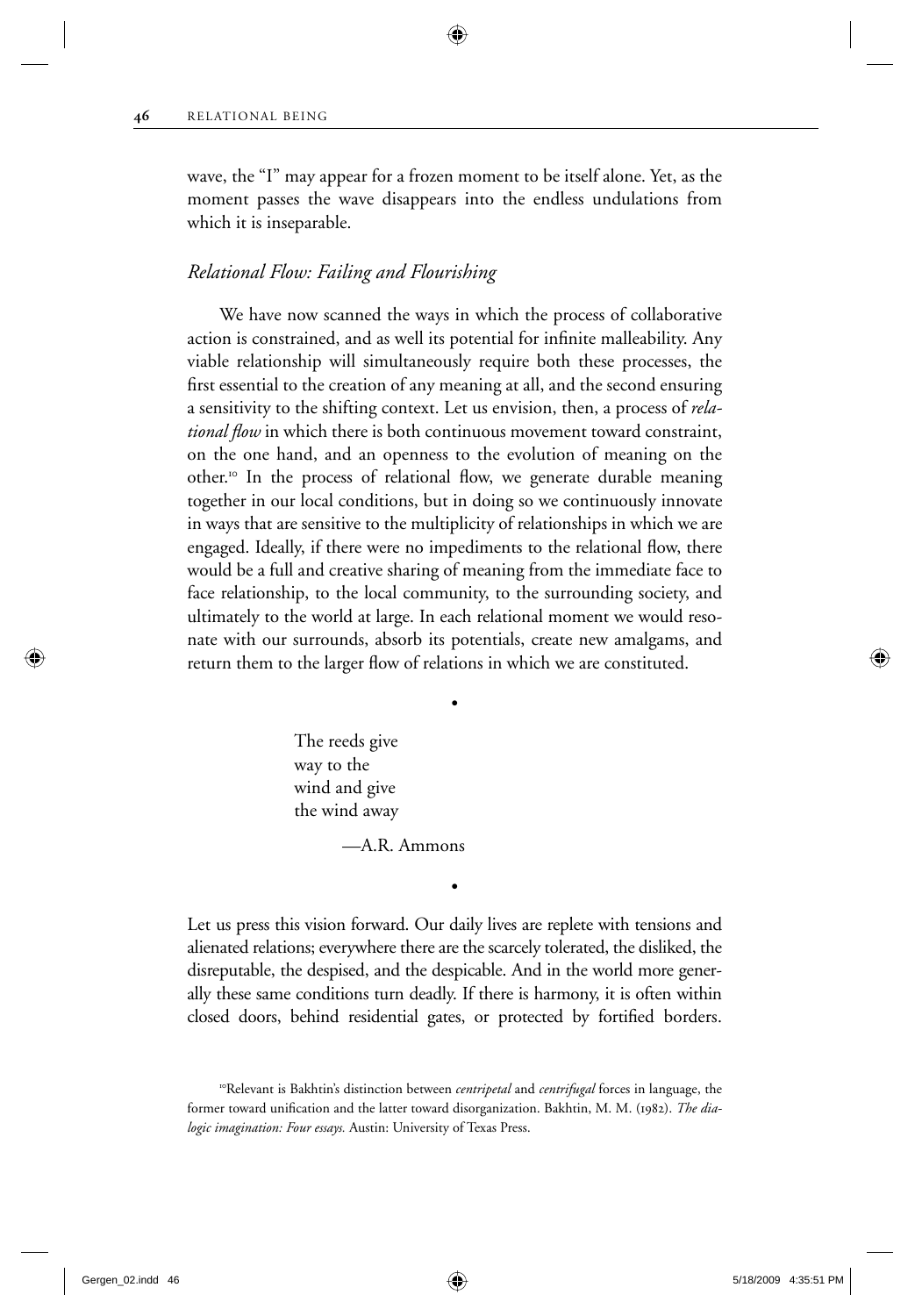This concern with alienated relationships will be central to later chapters of the book. As a preliminary, however, it is useful to consider distinctions among forms of relational flow. In particular, I wish to distinguish between relational processes that are ultimately *degenerative* as opposed to *generative*. The former are corrosive; they bring co-action to an end. The latter are *catalytic*; they inject relations with vitality.

↔

To expand, consider your response to such common utterances as:

I think you made a mistake.

You are dead wrong.

How could you possibly think of something like that?

I don't think you did right by him.

I don't think you are fair.

By common tradition, each of these comments may be seen as an attack on the intelligibility of your behavior. And, given our traditions of supplementation, chances are you will defend your actions. You may question the person's right to comment as they have; you may criticize their judgment; you may even respond with a biting attack. With each of these supplements you move toward a condition of alienation. By common standards the sequence is perfectly normal, but the effect on the relationship is corrosive. Arguments are often of this form, as are expressions of mutual indifference. At the extreme of degenerative exchange is mortal combat. Sequences of attack and counter-attack may be highly coordinated, but the trajectory is toward mutual annihilation.

In contrast, it is useful to envision forms of generative process, those in which new and enriching potentials are opened through the flow of interchange. A successful teacher, for example, may engage students in such a way that their taken for granted assumptions about the world are suspended, and delight enkindled in new worlds of possibility. In the sciences, the generative challenge may be one that introduces a theory contradicting or suspending the commonplace assumptions of a discipline in such a way that new forms of inquiry are stimulated.<sup>11</sup> In day-to-day relations, generative challenges can make the difference between boredom and excitement. It is when life as usual is disrupted by humor, irony, thoughtful reflection, a compelling fantasy, and the like, that we avoid the slide into deadening repetition.

Generative processes stimulate the expansion and flow of meaning. Ultimately they may be an important key to our future well-being. Many of the rock-solid meanings by which we carry out our lives are lethal in

⊕

Gergen\_02.indd 47 5/18/2009 4:35:51 PM

<sup>11</sup>For further discussion, see Gergen, K. J. (1994). *Toward transformation in social knowledge* (2nd ed.). London: Sage.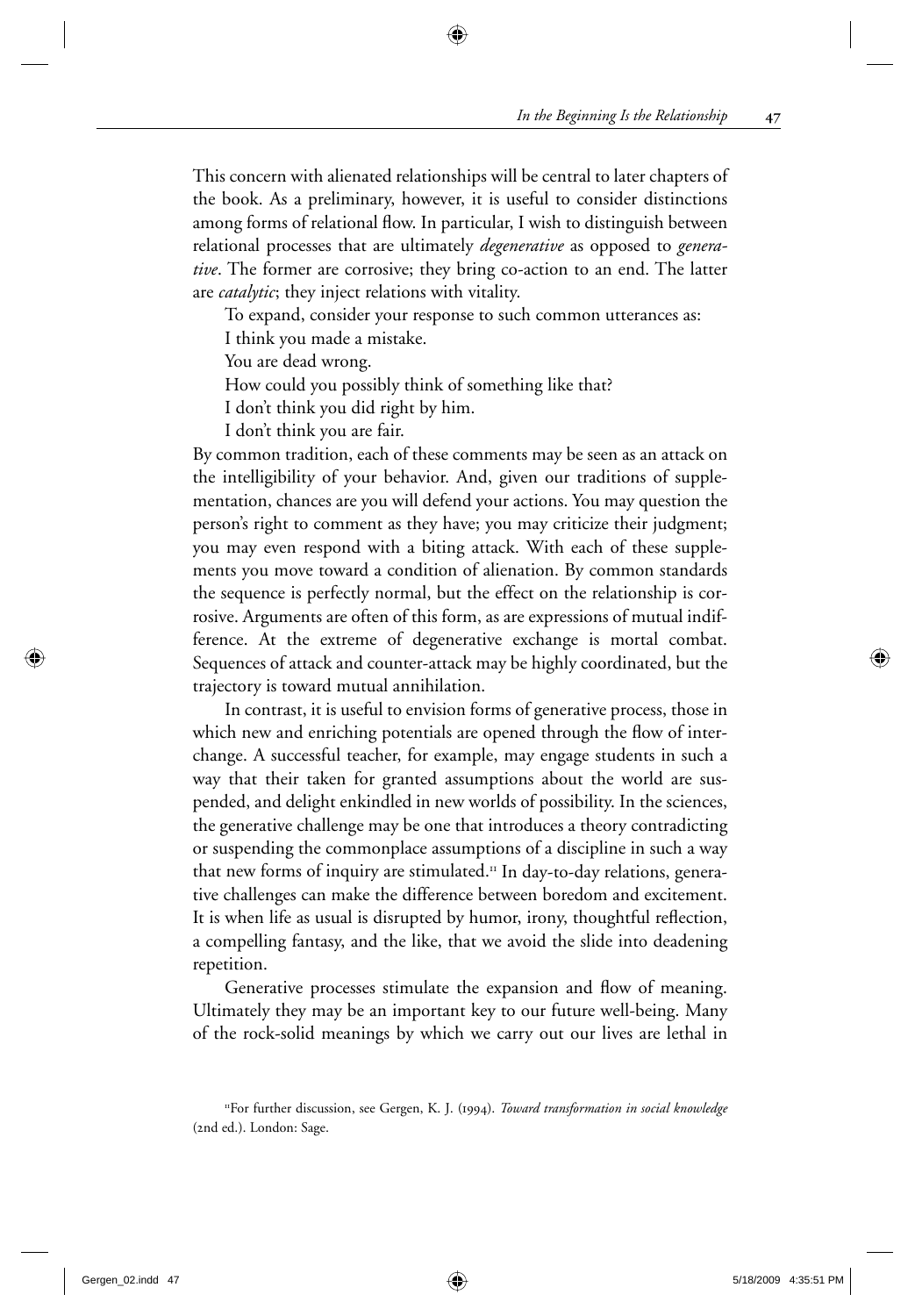

 $\bigoplus$ 

Your fear is contagious<br>Your anger spreads like weeds<br>Your joy moves with the speed of good news.<br>As you speak with me you create the world.

REGINE WALTER, ARTIST

 $\bigoplus$ 

 $\bigoplus$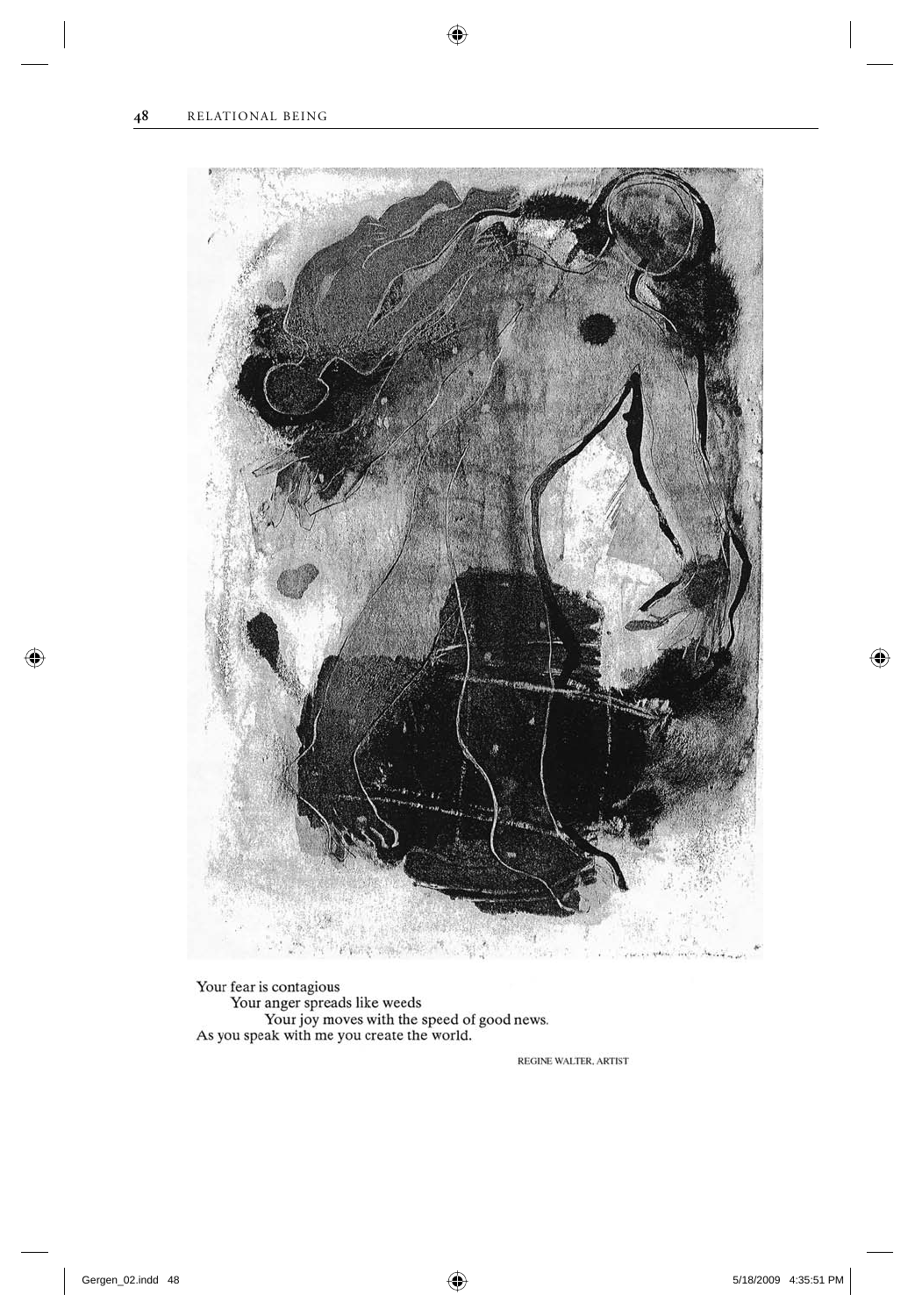their potential. We find it "just natural" to seek revenge, and enjoy the downfall of the victim. We are deeply satisfied when those who threaten us are imprisoned. Many advocate the torture of terrorists. Tit-for-tat struggles of attack and revenge may be sustained for centuries. Here we can appreciate the enormous importance of the generative challenge. Such challenges may open reflection on our destructive habits and open discussion on alternatives. We stand each moment at a precious juncture, gathering our pasts, thrusting them forward, and in the conjunction creating the future. As we speak together now, so do we give shape to the future world. We may sustain tradition; but we are also free to innovate and transform. Future chapters will be devoted to the practical challenge of such transformations.

⊕

## *From Causality to Confluence*

The challenge of transforming traditions raises one final issue relevant to the forthcoming chapters, the question of cause and effect. We inherit strong traditions of understanding people's actions. In particular we inherit two major forms of explaining "why" people behave as they do. On the one hand there is *causal* explanation, favored by most social scientists. People change because of external forces impinging on them. As commonly said, for example, people can be "influenced," "educated," "rewarded," "threatened," or "forced" to change their behavior. On the other hand there are explanations lodged in the assumption of *voluntary agency*, favored in our daily relations and in courts of law. For example, we say that people are free to choose between right and wrong, or to decide what they want to do in life. Yet, in developing a relational view of human action, we find that neither of these traditional explanations is satisfactory. Both sustain the tradition of bounded being, and neither recognizes the fundamental significance of co-action in human affairs. In effect, an alternative way of explaining human action is invited, one that places the co-active *confluence* in the center of concern. In what follows, I shall first elaborate on the shortcomings of causal explanation, and then turn more briefly to voluntary explanation. This analysis will give way to a discussion of confluence explanation.

At the outset, it is difficult to deny the obvious reality of cause and effect. We observe that the flame on the stove brings the water to a boil, we step on the gas pedal and the car accelerates, we ask a friend to "please pass the salt," and she places the shaker before us. Is it not clear that the boiling water, the accelerating car, and the passing of the salt are the direct result

•

⊕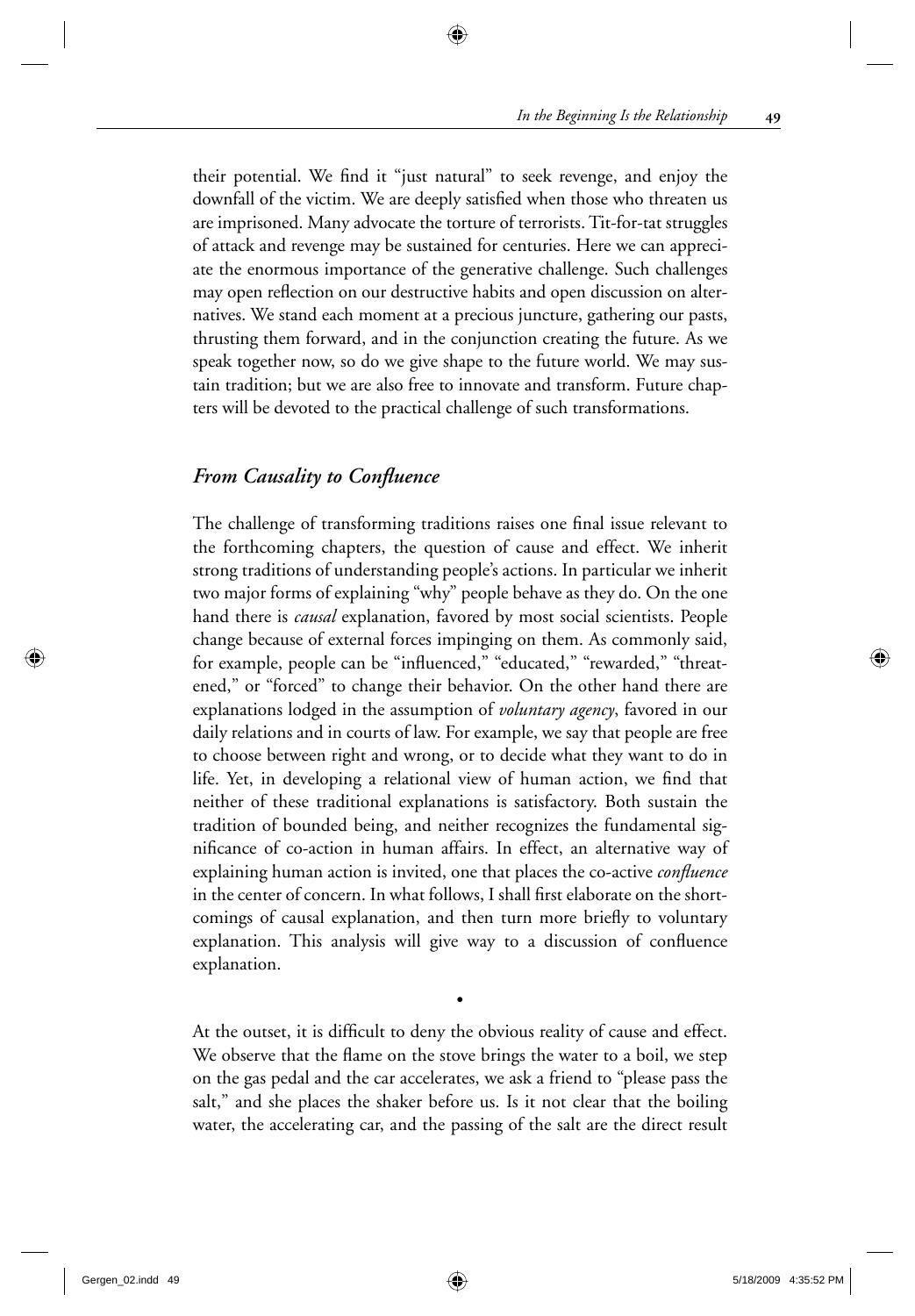of their antecedents? And without such antecedents, these events would not have occurred. This view of causal relationships—if X then Y, if not X then not Y—has ancient origins. Aristotle termed it *efficient causation*.<sup>12</sup> Centuries later, under Isaac Newton's influence, one could indeed begin to conceive of the universe as "one great machine," with each of its components causally related. For every event there is a cause, and to imagine an "uncaused cause" is to step outside the realm of science. This *mechanistic* view of human behavior still remains pervasive.

↔

To illustrate, in the social sciences we observe behavior we call aggressive, altruistic, or delinquent, and we are concerned. In the service of bettering society, how can we bring about more of one and less of another? Concern gives way to the question: "What causes these behaviors?" What forces, influences, factors, or life situations bring them about? The question of cause then sets in motion mammoth programs of research. And from this research we reach such conclusions as, aggressive models cause children to act aggressively, the promise of rewards will increase altruism, or peer group pressure causes delinquency. As often proposed, social science research should be directed toward increasingly accurate prediction of human behavior, and thus, enhanced control over the future. If society can gain control over the causes of prejudice, hatred, crime, and so on, we move toward a better world.

For centuries philosophers have debated the concept of causal explanation. In recent decades, as quantum physicists have abandoned causal explanation in favor of field theoretical accounts, such debate has waned. Remaining unsolved, however, are major questions concerning the nature of causality. Most prominent among these, how can one event "make happen" or "produce" changes in another? We see the flame on the stove, and then we observe the boiling water. But how did the flame "make" the water boil? If you ask me to pass the salt, what if anything determines that I will pass the shaker? We are left in mystery. As many some propose, we should abandon the idea of causal force. Rather, we should simply confine ourselves to prediction. We can predict rather reliably what will happen to a pot of water placed on a flame, or a request for salt at a dinner party. The concept of causal determination is an unjustified and unnecessary addition.

•

↔

<sup>&</sup>lt;sup>12</sup>Aristotle distinguished among four kinds of causation, of which the prevailing view of effi*cient* cause is only one. A contrasting form of causality for Aristotle was termed *final*. A final cause is the purpose or end that is served by an action. Thus, we say, the person purchased the gift *because* he wanted to please his parents. Generally, however, we now view final causation as a way of talking about freely chosen actions. Freely chosen actions are, in turn, viewed as uncaused.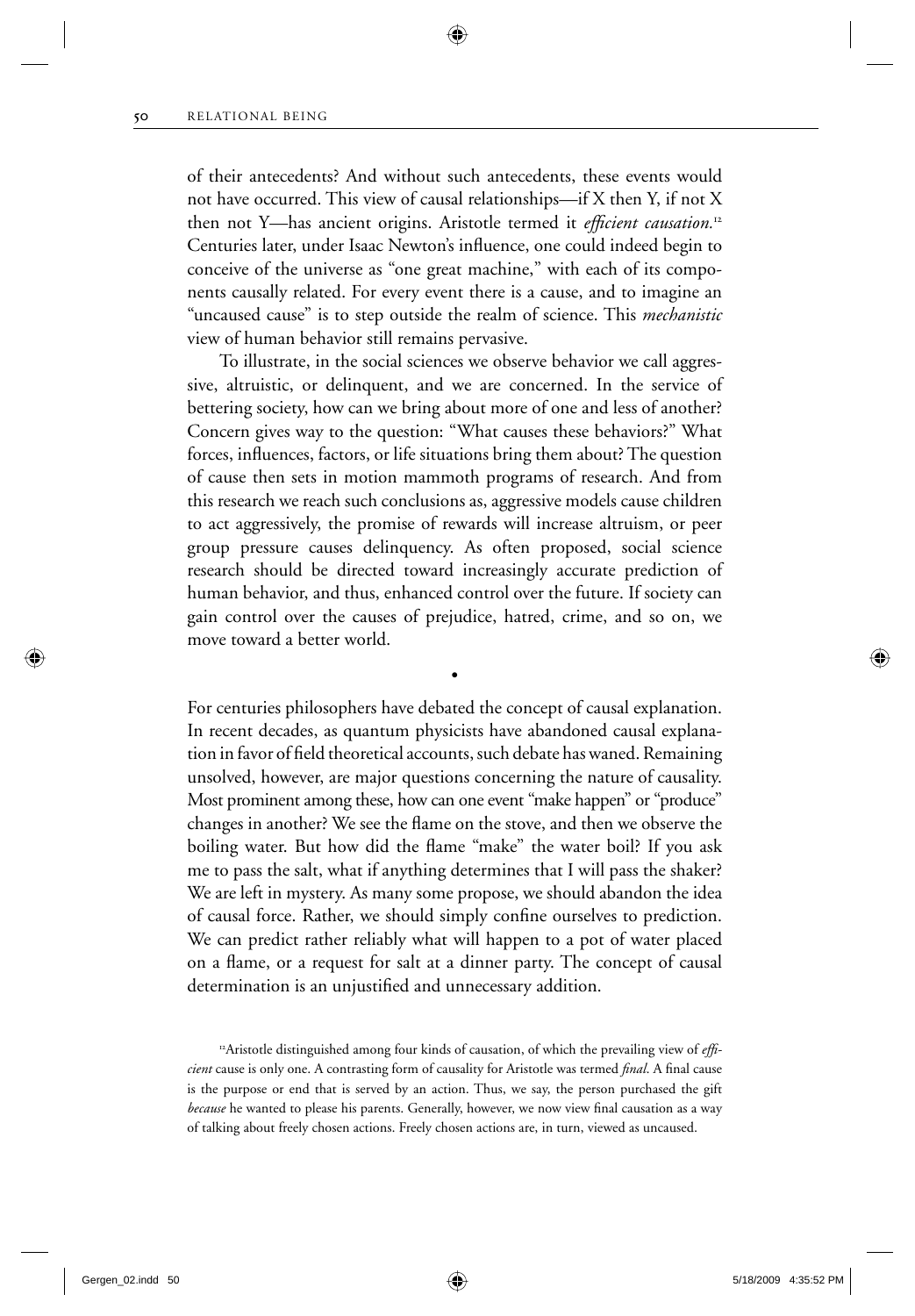Note our temptation to think of nature as divisible into discrete happenings, each of which has one "father" (cause) and one, or several "sons" (effects). This way of looking at the world leads to bewhiskered questions.

•

•

↔

—Norwood Russell Hanson

There is further reason to bracket the concept of cause and effect. In significant ways the concept contributes to the ideology and institutions of bounded being. When we search for causal explanations for a person's actions, we begin to split the world into independent entities. There are causal conditions on the one hand and their effects on the other. Thus, we treat acts of aggression, altruism, and prejudice as effects, and search for an independent set of conditions that bring these about. In effect, we define the individual as fundamentally separated from the surrounding world, alone, and subject to its vicissitudes. In the case of social interaction, the presumption of cause and effect case is even more damaging in its implications for social life. As ventured in the preceding chapter, the ideology of bounded being places primary value on the self and its development; simultaneously we become suspicious of others and the constraints they may place on our lives. It is an ideology that invites us to see ourselves as uncaused causes. On this view, we wish to see ourselves as origins of others' behavior, but not as pawns to theirs.<sup>13</sup> Thus, the question hovers over every relationship, "Am I in control, or is the other controlling me?" We resent those who wish to exert control over us, and we lose respect for those over whom we have control. As I heard a philosopher once remark, "Whenever I meet another philosopher, the most important question is whether I can defeat him or he can defeat me." Where control is an issue, threat is ever at hand.

In a world of cause and effect, everyone clamors to be a cause.

•

I am joined here by many other critics of causal explanation as applied to human behavior.<sup>14</sup> However, it is at just this point that we begin to surmise

•

<sup>13</sup>See DeCharms, R. (1976). *Enhancing motivation: Change in the classroom*. New York: Irvington.

<sup>14</sup>See, for example, Taylor, C. (1964). *The explanation of behavior*. New York: Humanities Press; Harré, R., and Secord, P. (1967). *The explanation of social behavior*. Oxford: Blackwell;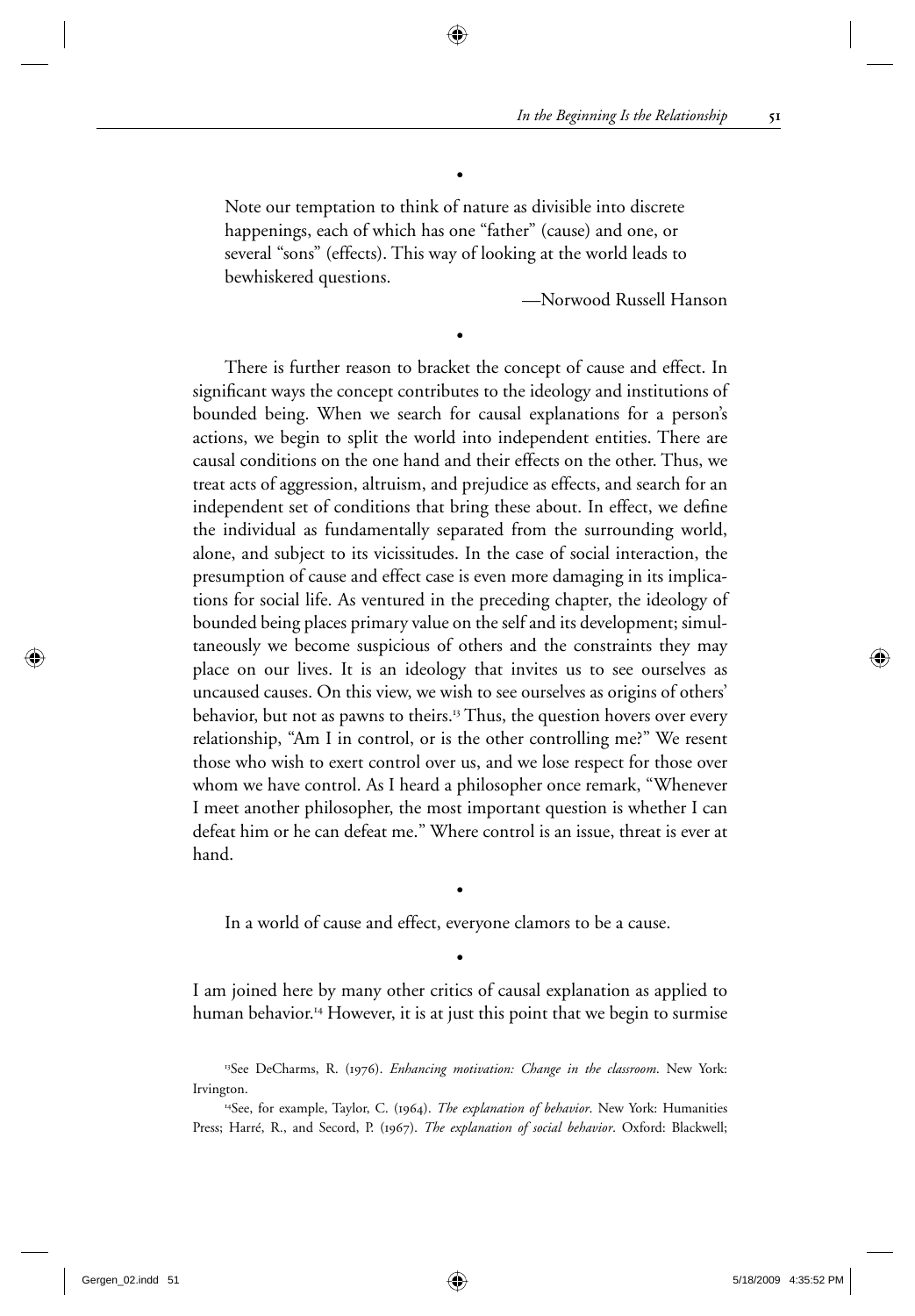the problems with the major alternative to cause and effect philosophy, namely voluntarism. For humanist scholars in particular, there is strong resistance to any account of human action that denies our voluntary agency. For them it seems so obviously true that we can decide on our actions from moment to moment.<sup>15</sup> If you ask me to pass the salt, I can choose to do it or not. More importantly, if we allow the assumption of causal determinism to prevail, and the concept of "freely chosen action" is demolished, we undermine the basis for moral responsibility. If we understand that all our actions are the result of causes beyond our control, then we cannot be held responsible for what we do. That we rob, rape, and torture is beyond our personal control. Yet, the debate continues. For determinist scientists such voluntarist complaints are unhelpful. To say that a man robbed a bank because he chose to do so is circular. It is to say no more than he robbed because he robbed. Nothing is discovered or learned that might help us discourage such actions in the future. All one can do is punish the robber for his choice. If we want more promising futures, it is argued, we must discover the conditions that influenced him to engage in such behavior.<sup>16</sup> More generally, to admit voluntary agency into the social sciences is to conclude that human behavior is not lawful. One could always choose to disobey the law. If the scientific principle predicts that I will be aggressive, I can choose otherwise. Thus, prediction and control are unreachable goals for the social sciences.<sup>17</sup>

↔

The debates between advocates of determinism and voluntarism are longstanding and interminable. However, I propose that we simply set the debate aside, put it on the shelf of history. Why? For one, if the concept of cause-and-effect is abandoned, as suggested here, then so is its antagonist, voluntarism. In large measure, the concepts of determinism and agency draw their meaning from each other. One cannot champion determinism if there is nothing against which it can be contrasted. If I propose that the entire cosmos is composed of granite, there can be little opposition without

•

Merleau-Ponty, M. (1967). *The structure of behavior*. Boston: Beacon Press; Rychlak, J. F. (1977). *The psychology of rigorous humanism.* New York: Wiley-Interscience.

<sup>15</sup>The self-evidential grounds were indeed sufficient to form the basis for the development of existential philosophy.

<sup>16</sup>See, for example, Skinner, B. F. (2002). *Beyond freedom and dignity*. Indianapolis, IN: Hackett Publishing Company.

<sup>17</sup>For further discussion on this debate and a relational alternative, see Gergen, K. J. (2007). From voluntary to relational action: Responsibility in question. In S. Maasen and B. Sutter (Eds.) v *On willing selves*. London: Palgrave.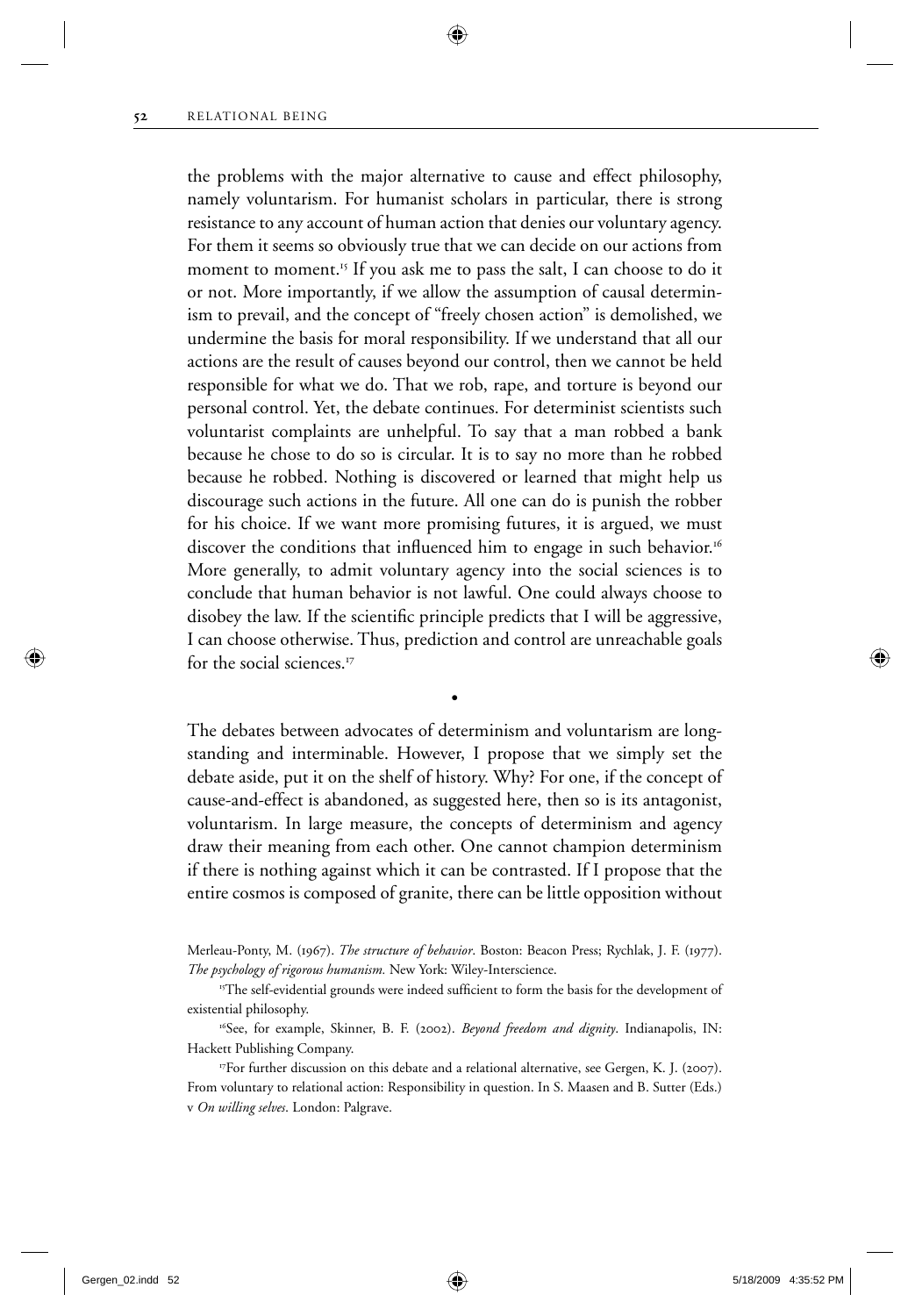a concept of what is not granite. Thus, to dispense with either side of the antinomy, is to foreclose on the other.

⊕

•

Without injustice the name of justice would mean what? —Heraclitus

Most important from the present standpoint, the concept of voluntary agency is similar to the concept of cause-and-effect in its support for the ideology of bounded being. For the voluntarist, we are the sole origins of our actions. We function as gods in miniature, the originators of our futures. Thus invited are all the ills outlined in the preceding chapter.

•

•

The critic is agitated: "Yes, there may be problems in the idea of free agency, but we are still left with the problem of moral responsibility. After all, we need to hold individuals responsible for their action. If no one was responsible for anything, then it is a world of anything goes." This is an important critique, and deserving of close attention. For the moment, I will simply point out that the tradition of holding individuals responsible is not without its problems. For example, the individualist view of moral and legal responsibility reigns supreme in the United States. We punish those who step out of line. Thus, it is not surprising that while the nation possesses only 5% of the world's population, it houses 25% of the world's prisoners. Over 7 million people in the country are either imprisoned, on probation, or on parole for their freely chosen crimes. No other nation, no matter the size, holds so many in detention. Alternative views are needed. In the next chapter I will introduce a relational view of agency. And in Chapter 11, I will take up the issue of moral responsibility from a relational standpoint.

How could we replace the traditional explanations of causality and agency? Is there an approach to explanation that would more fully reflect a relational view of the world? To sketch the contours of possibility, let us return to the concept of co-action. As I proposed, it is through collaborative action that all meaning emerges. Thus, the very idea of causality and agency are children of relationship. They are historically and culturally specific, and the battle between them is essentially one of competing traditions of meaning. How does the concept of co-action take us further?

•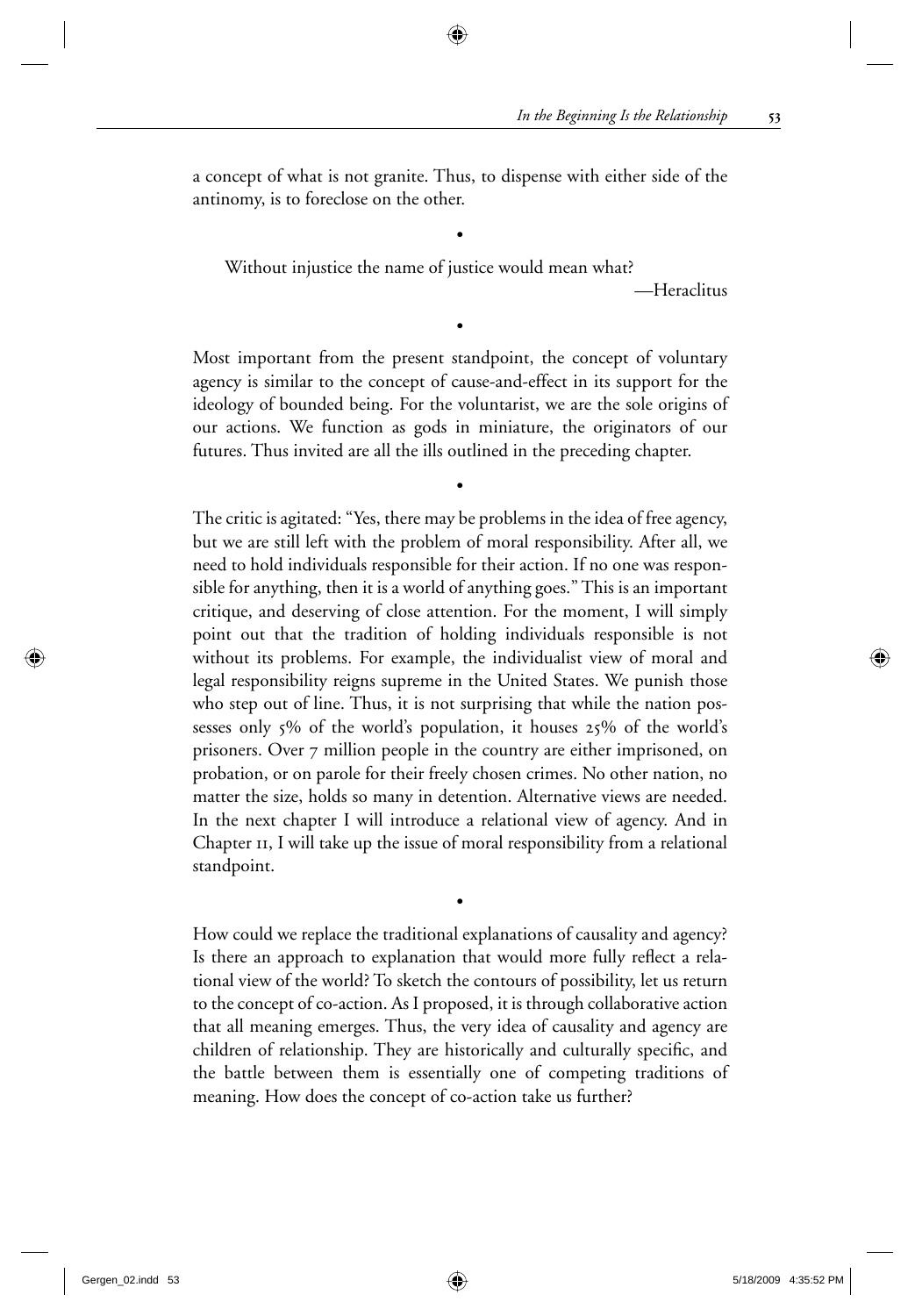Consider again the causal account of behavior. On this view, people are like billiard balls, striking against each other to bring about effects. Each ball is independent until it is struck by an alien. And yet, how can we identify a cause in itself, seperated from an effect? Without something we call "an effect" there is nothing to be called "a cause," and vice versa. Cause and effect are mutually defining.<sup>18</sup> Let us expand through illustration: You are walking by a park and see a man throw a ball into an open space before him. An aimless activity, you surmise, scarcely notable on a summer's day. Now, consider the same action when the ball is thrown to someone wearing a catcher's mitt. Suddenly the individual's action can be identified as "pitching." In effect, there is no pitching until there is catching, and no catching until there is pitching. We look further to find that there is a man with a bat, bags that form a diamond shape, men holding mitts in the field, and so on. At this point we might justifiably conclude that this is a "baseball game." What we traditionally view as "independent" elements—the man with the bat, the bags, the men in the field—are not truly independent. They are all mutually defining. A man standing alone in the field wearing a mitt would not be playing baseball, nor would the bags constitute a game. Alone they would be virtually without meaning. It is when we bring all these elements into a mutually defining relationship that we can speak about "playing baseball." Let us then speak of the baseball game as a *confluence*, a form of life in this case that is constituted by an array of mutually defining "entities."<sup>19</sup>

↔

In attempting to explain and predict human action, let us replace the metaphors of billiard balls and unmoved movers with the metaphors of baking or doing chemistry. The concern now shifts from isolated entities to the combination of ingredients. With a combination of flour, butter, eggs,

<sup>18</sup>We are accustomed to saying that the cause precedes an effect. However, from a relational standpoint there is a sense in which the order is reversed. Normally we designate a behavior that we want to understand, and we seek its cause. However, we can only discover as a cause that which makes conventional sense as a cause. If we see acting aggressively, we ask why. However, the cause must be something that enables us to sustain the definition that we have made of the behavior, namely that it was aggressive. Thus, we cannot say it was caused by "a lucky break," as it is senseless to say that good luck causes aggression. We must search for a cause that justifies aggression, such as "bad luck," or frustration. In this sense, once we have designated an effect, we have also determined the cause. The effect, then, precedes the cause.

<sup>19</sup>The setting off of "entities" in quotation marks is to indicate that it has no independent identity, only an identity in relationship. As outlined in the Prologue, anything we consider an "independent entity" is a placeholder. In a more extended analysis, the entity would itself be considered a confluence.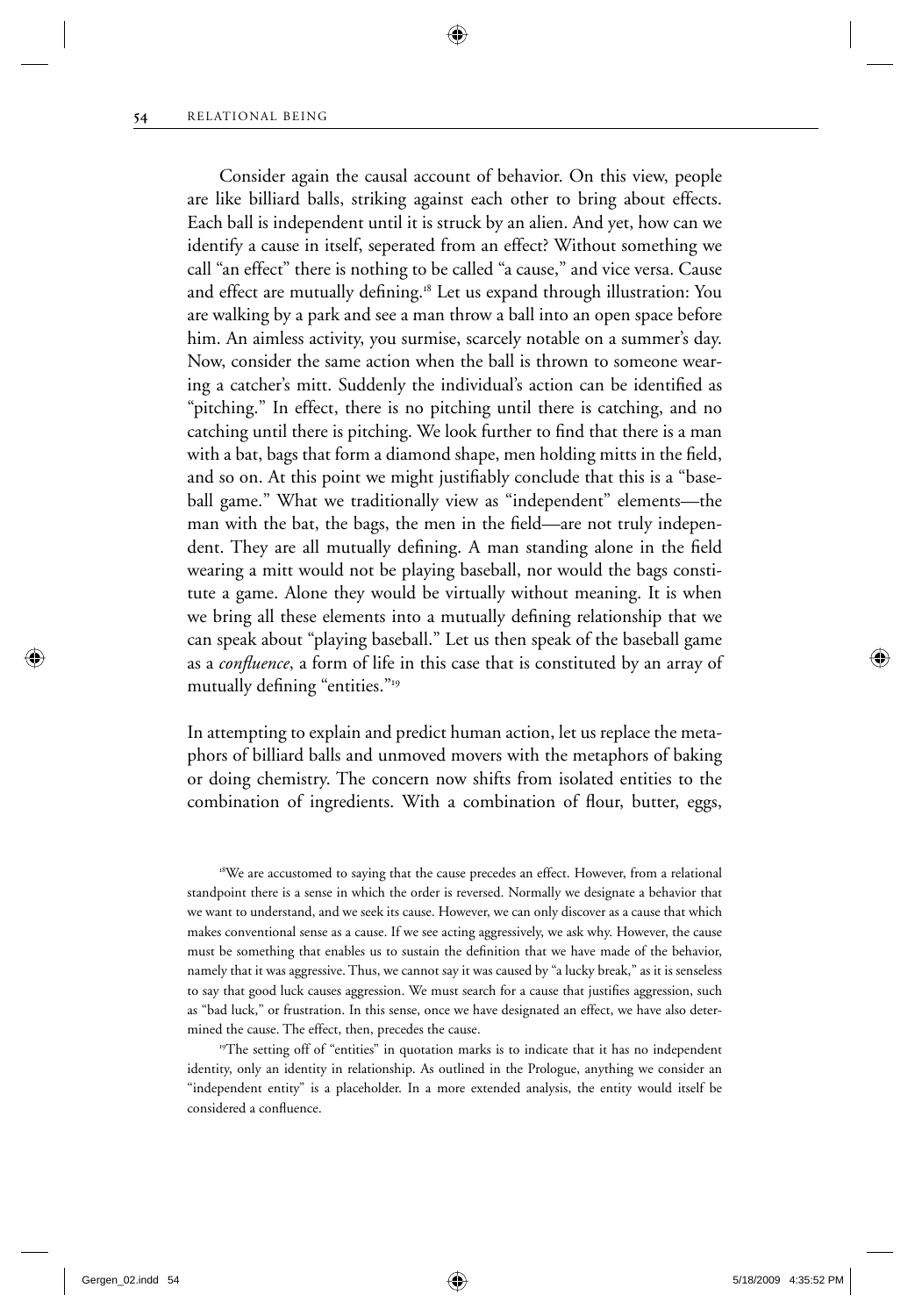

⊕

#### **The whole is equal to the sum of the relations.**

At the turn of the 20th century an artistic movement called pointillism emerged. Pointilist painters used tiny specks of paint to create the subject matter of their painting. The subject was never painted in itself. Indeed, one might say that there was no "in itself," as the subject emerged from the juxtaposition of the points of paint. Paul Signac's painting of the harbor at Marseilles is illustrative.

milk, and a griddle, we bring about a pancake. By compounding hydrogen and oxygen we have water. From this standpoint, a lighted match does not cause the combustion of gasoline; rather the combustion is the achievement of a particular combination of flame and gasoline. In the same way, what scholars might define as an intellectual attack does not cause another to argue; the argument is achieved only when another responds with a defense.

•

Each thing, including each person, is first and always a nexus of relations.

—Brent Slife

⊕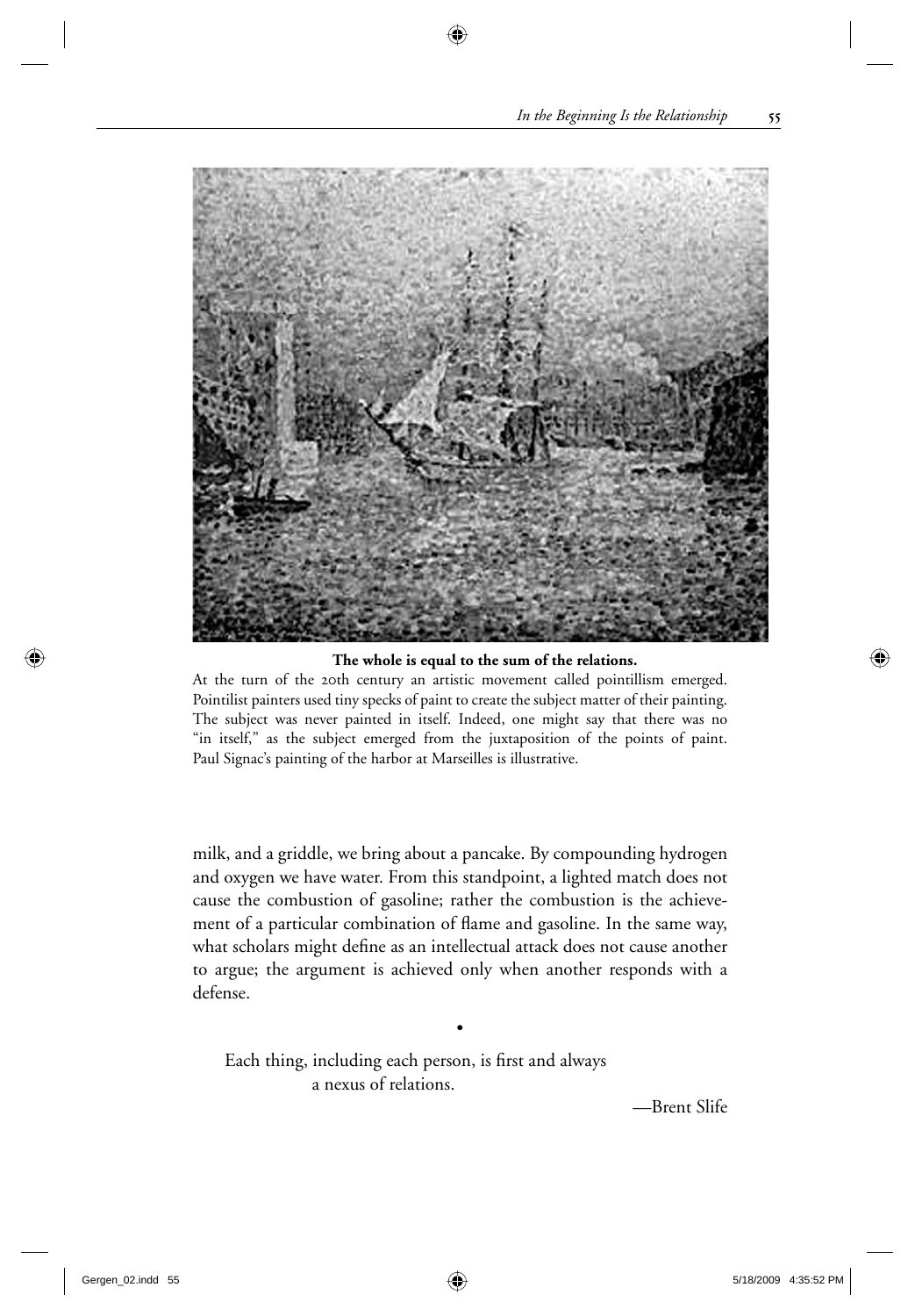Mary and I once puzzled over the fact that every Christmas time we labored to decorate the house. The decorating cost us time and money; there was no obvious gain. Nothing dire would befall us if we failed to do so. Why, we asked, do we do it? We now see this as a misleading question. We decorate neither for a reason that lies somewhere inside, or pressures from the outside. Rather, we decorate because we exist within a confluence—an array of mutually defining relationships with each other and our surrounds. When the season is upon us, such actions are obvious ways of going on; they are congenial within the confluence. If we were at a dinner party we would eat, if we were at a concert we would applaud. We do not do so for reasons of private origin, or because someone "makes us do it," but because we are participants in a confluence of relationships in which these are intelligible actions.<sup>20</sup>

•

↔

The critic takes notice: "This suggests to me that you as a physical person have no will of your own. Your actions matter little; it is the confluence that counts. Doesn't this view stifle our motivation for change? Doesn't it favor the status quo, suggesting that an individual's efforts are futile?" Not at all. You will certainly import into any situation a set of preferred performances. They don't represent "will power," so much as a set of relationally established trajectories. And they can be enormously important when injected into a given confluence. Consider the power that even a single word or phrase may have in a given context: "You are fired," "I quit," or "we are finished." The same holds true of one's movements: a raised fist, a derisive laugh, an embrace. Even one's physical presence may alter the confluence. Depending on the circumstances, simply standing there as an observer, a demonstrator, or a mourner may all change the definition of the situation. And we must also consider the objects that are present. A vase of flowers, a menorah, a dog, a weapon on the wall...all are subtle means of shifting the potentials of the situation. To be sure, it may be useful to

•

⊕

Gergen\_02.indd 56 5/18/2009 4:35:52 PM

<sup>&</sup>lt;sup>20</sup>There is a family resemblance between the concept of confluence developed here and Pierre Bourdieu's account of *habitus*. However, for Bourdieu, habitus was a system of individual dispositions acquired from determining structures of family, education, physical location, and the like. In this sense Bourdieu's account carries significant traces of both a mind-world dualism and cause–effect explanation. See Bourdieu, P. (1977). *Outline for a theory of practice*. Cambridge: Cambridge University Press. Philosophical writings on *contextualism* are also relevant, maintaining as they do that all word meaning is dependent upon context. If extended, such a view might suggest that whatever a thing comes to be is dependent upon the way it functions within a context.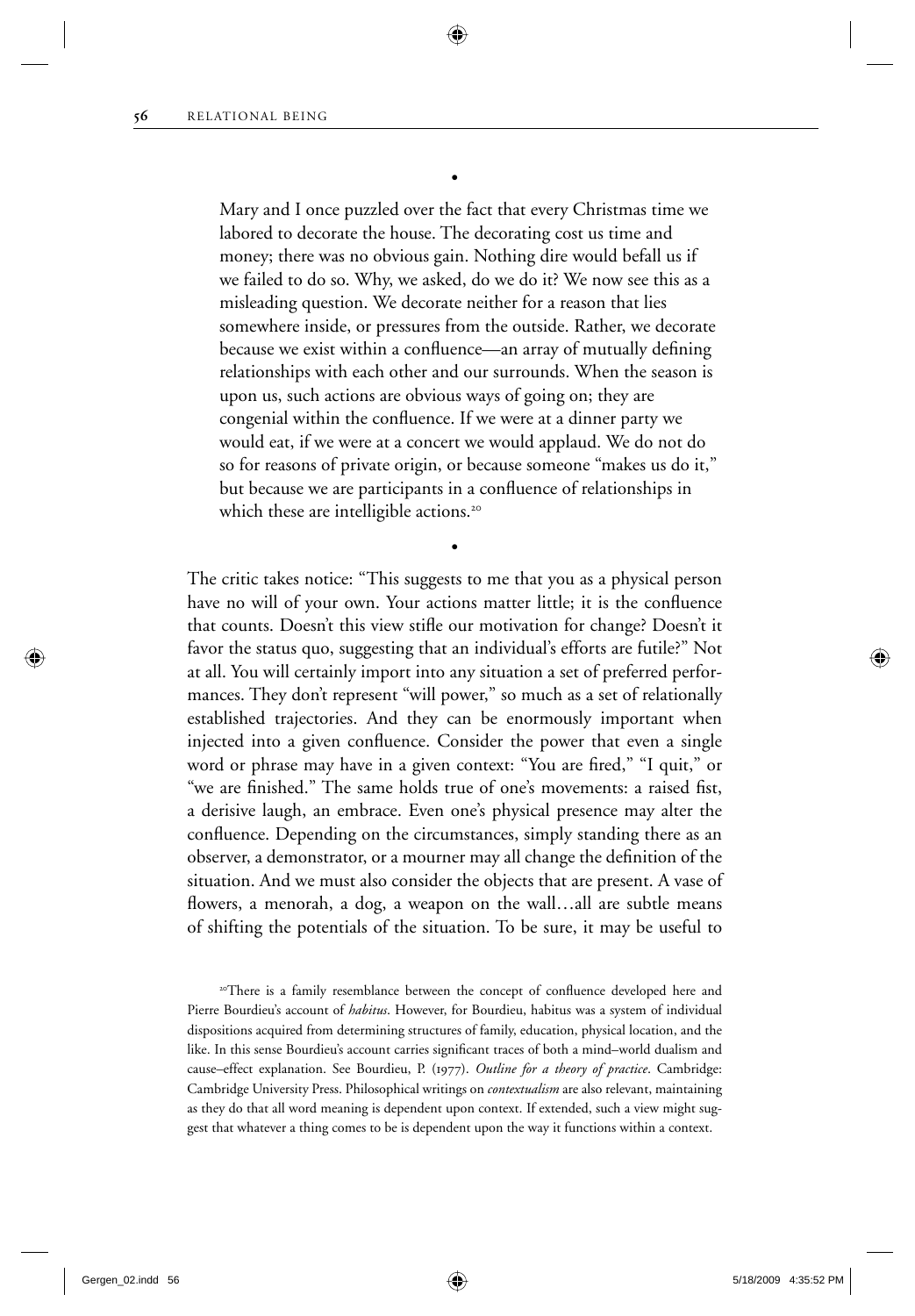

 $\bigoplus$ 

These moments of delight cannot be carried by any single element in the photograph. Delight emerges only within the confluence.

*Courtesy:* Anne Marie Rijsman

distinguish between constituents of a confluence that are central to its form as opposed to peripheral. But people can also be enormously flexible and creative in sustaining a given definition of the situation as various people, objects, and actions shift over time.

•

The critic remains skeptical: "Practically speaking, I don't see where this idea of confluence takes us. What about scientific prediction? Are there any advantages here over the old mechanical model?" In response, there is nothing about the confluence orientation that rules out prediction. As pointed out, the process of co-action will tend toward reliable or repeated

⊕

↔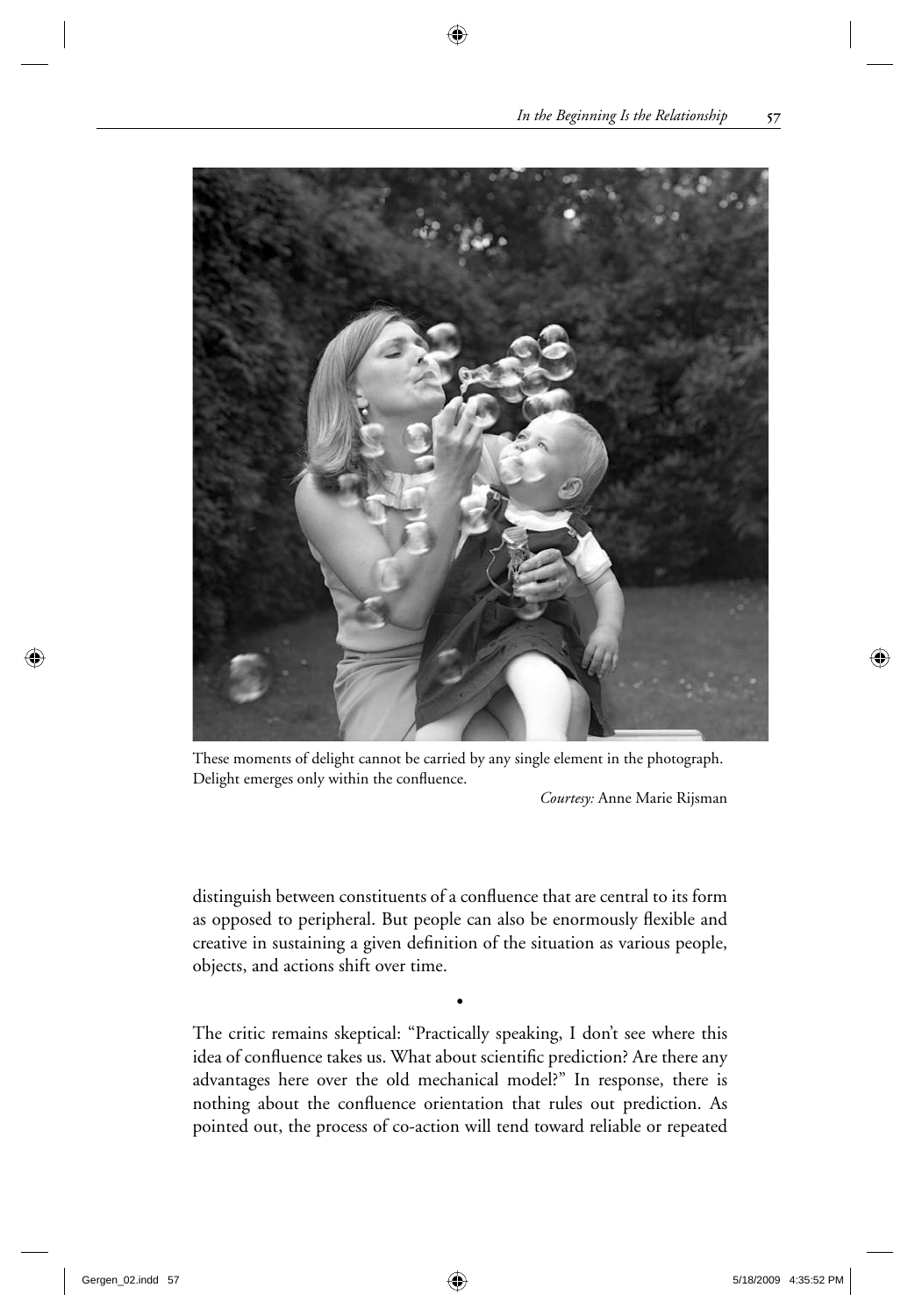forms of relationship. Take the game of golf. We can rather perfectly predict what most players will do after they hit their ball into a sand trap, or when they find their ball is several inches from the cup. You can know in advance rather well what Mary and I will be up to next Christmas season, or at a dinner party or concert. The advantage of the confluence orientation, however, is that we do not depend on independent factors or variables to make predictions. Rather than looking at "the effects" of income, education, and father absence on the child's school performance, for example, the concern shifts to the condition of relational life in which the child participates. Ethnography takes precedence over experimental manipulation. We shift from influence to confluence.

⊕

A confluence orientation also opens new horizons in long-term prediction. The social sciences are notoriously weak, for example, in predicting adult behavior from early childhood events. The parental treatment of the child has but scant predictive value in terms of the child's well-being as an adult. Programs like Head Start are not able to confidently predict positive futures for low-income children. From the standpoint of confluence, however, we are drawn to issues of coherence across time. We may view home life with parents or within a Head Start program as a confluence. Life within these settings may have little to do with life outside. If one is concerned with creating positive futures, concern should be direct to *relational pathways*. How can forms of confluence be linked, such that the pathway from one to another leads in a positive direction. For low-income children, can life in the home be more closely linked to life in school, a continuity be built into life at school across the years, and school life be connected more fully with higher education and to promising employment?

Finally, it must be asked, why should the social sciences place so much value on the traditional practice of prediction? If we are concerned with human well-being, why examine present patterns to speculate about the future? As noted above, transformation in patterns of co-action is common. Today's research is about today; the conditions of tomorrow's world may be vastly different. If we wish to generate more promising futures, the major challenge is that of collaboratively creating new conditions of confluence. How can we draw from our relational histories in such a way that new and more promising confluences result?

•

•

•

The best way to predict the future is to invent it.

—Alan Kay

⊕